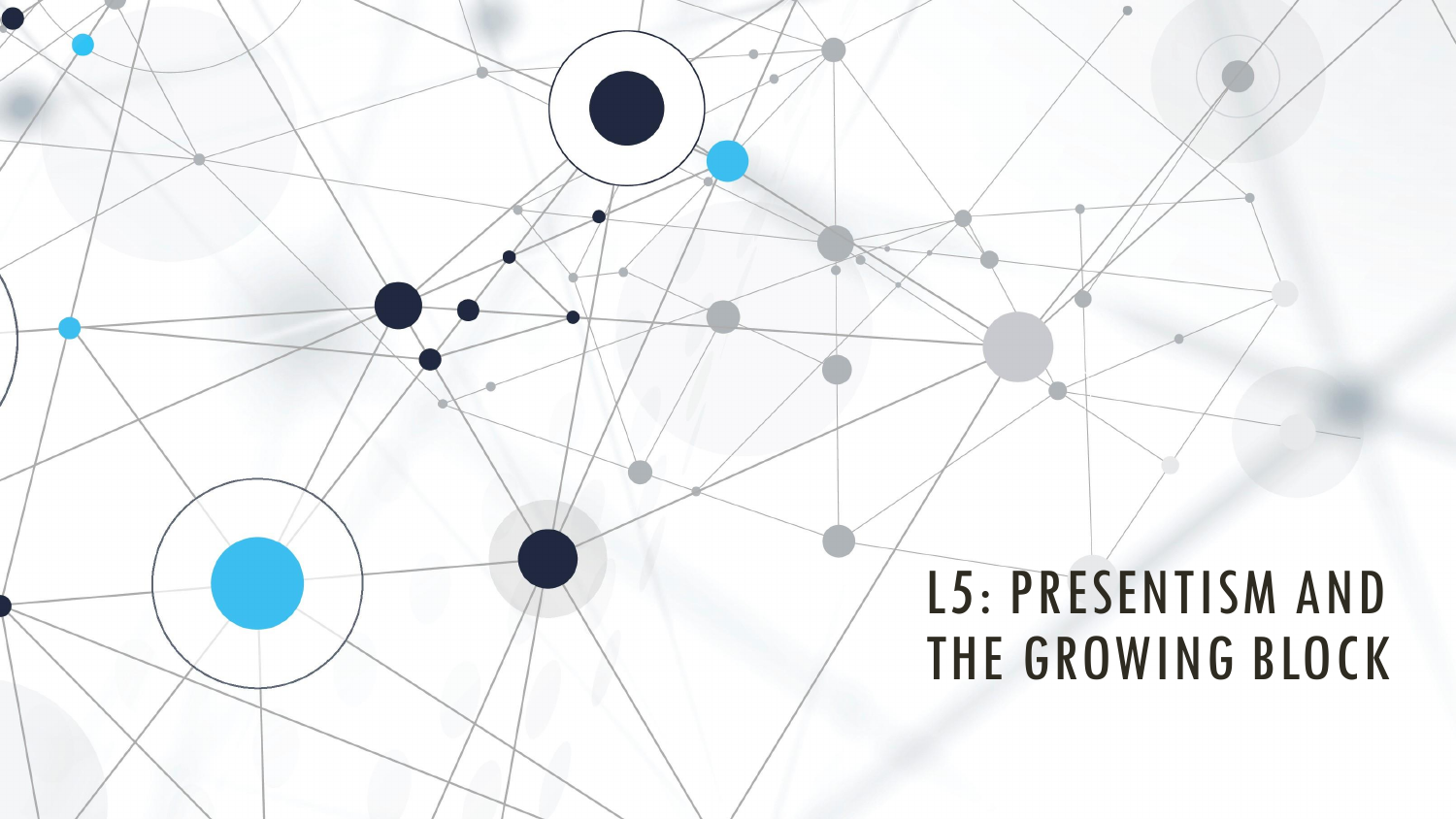#### THE MOVING SPOTLIGHT THEORY

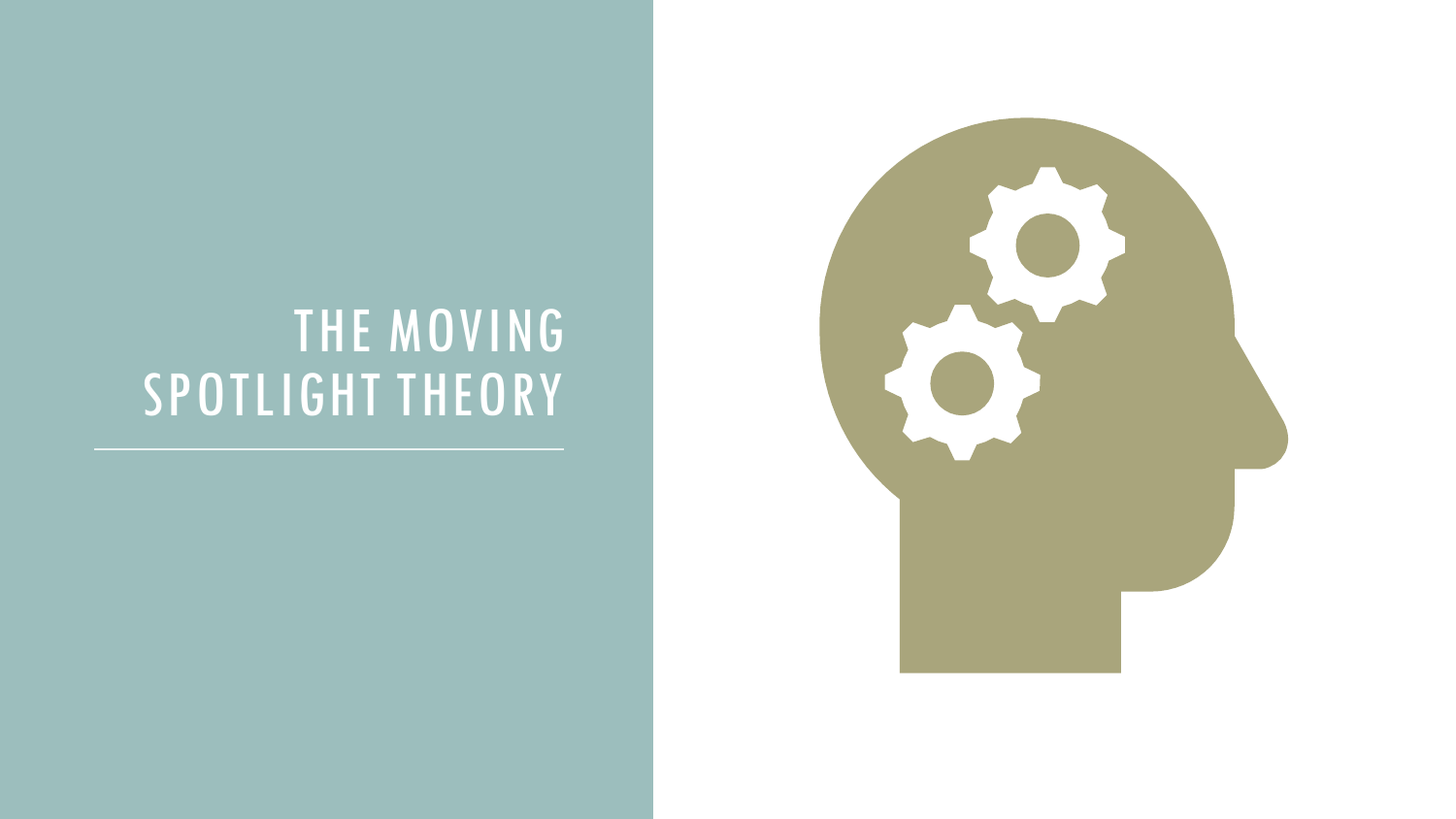## PRESENTISM AND THE GROWING BLOCK

There are three goals for this lecture:

- 1. Articulate both presentism and the growing block theory (GBT)
- 2. Present arguments in support of presentism (we'll skip GBT)
- 3. Present objections to presentism (we'll skip GBT)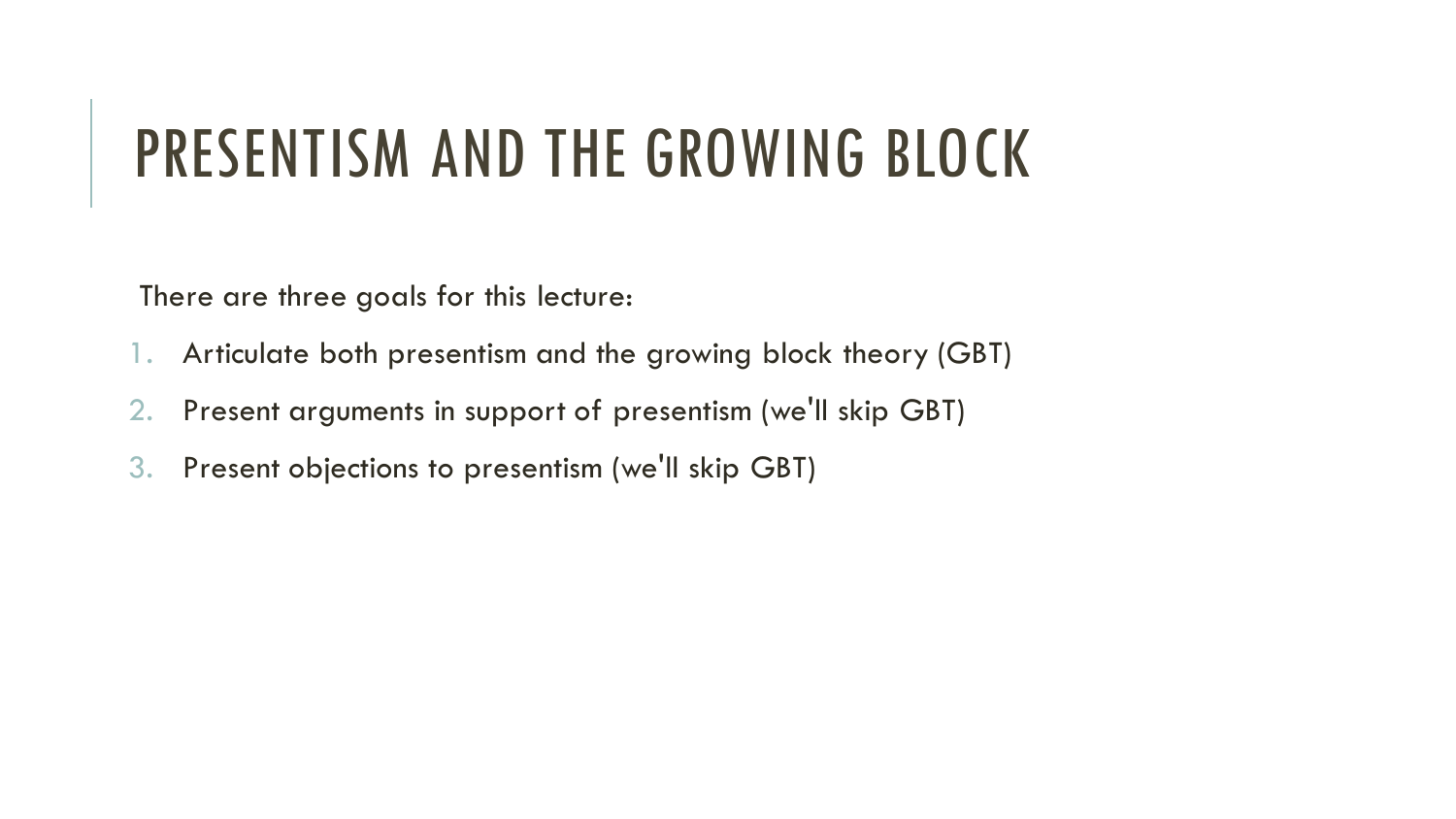The theory

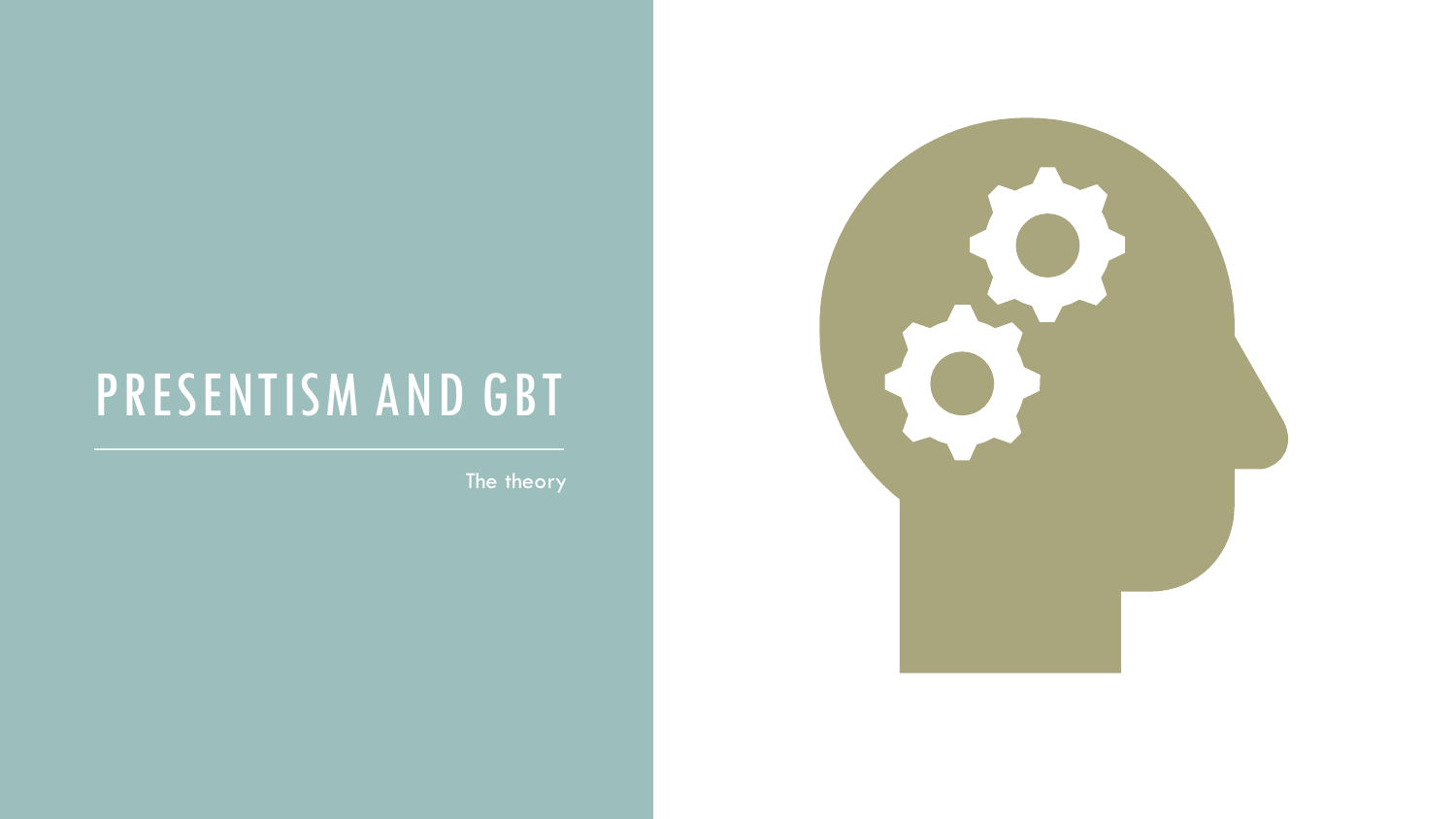#### **Temporal ontology**

- Presentism: only present events exist
- GBT: past and present events exist

#### **A or B theory**

- Presentism: A-theory (there is some instant of time that absolutely (nonrelatively) present)
- GBT: A-theory

#### **Dynamic theory**

• Ontological-change dynamic theory of temporal passage: time passes because what exists changes

| <b>Theory</b>           | Ontology            | A-theory<br>$or B-$<br>theory | Passage /<br><b>Change</b> |
|-------------------------|---------------------|-------------------------------|----------------------------|
| Moving<br>spotlight     | <b>Eternalist</b>   | A-theory                      | Dynamic<br>property        |
| <b>Eternalism</b>       | <b>Eternalist</b>   | B-theory                      | <b>Static</b>              |
| Presentism              | Presentist          | A-theory                      | Dynamic<br>ontological     |
| Growing<br><b>Block</b> | Past-<br>presentist | A-theory                      | Dynamic<br>ontological     |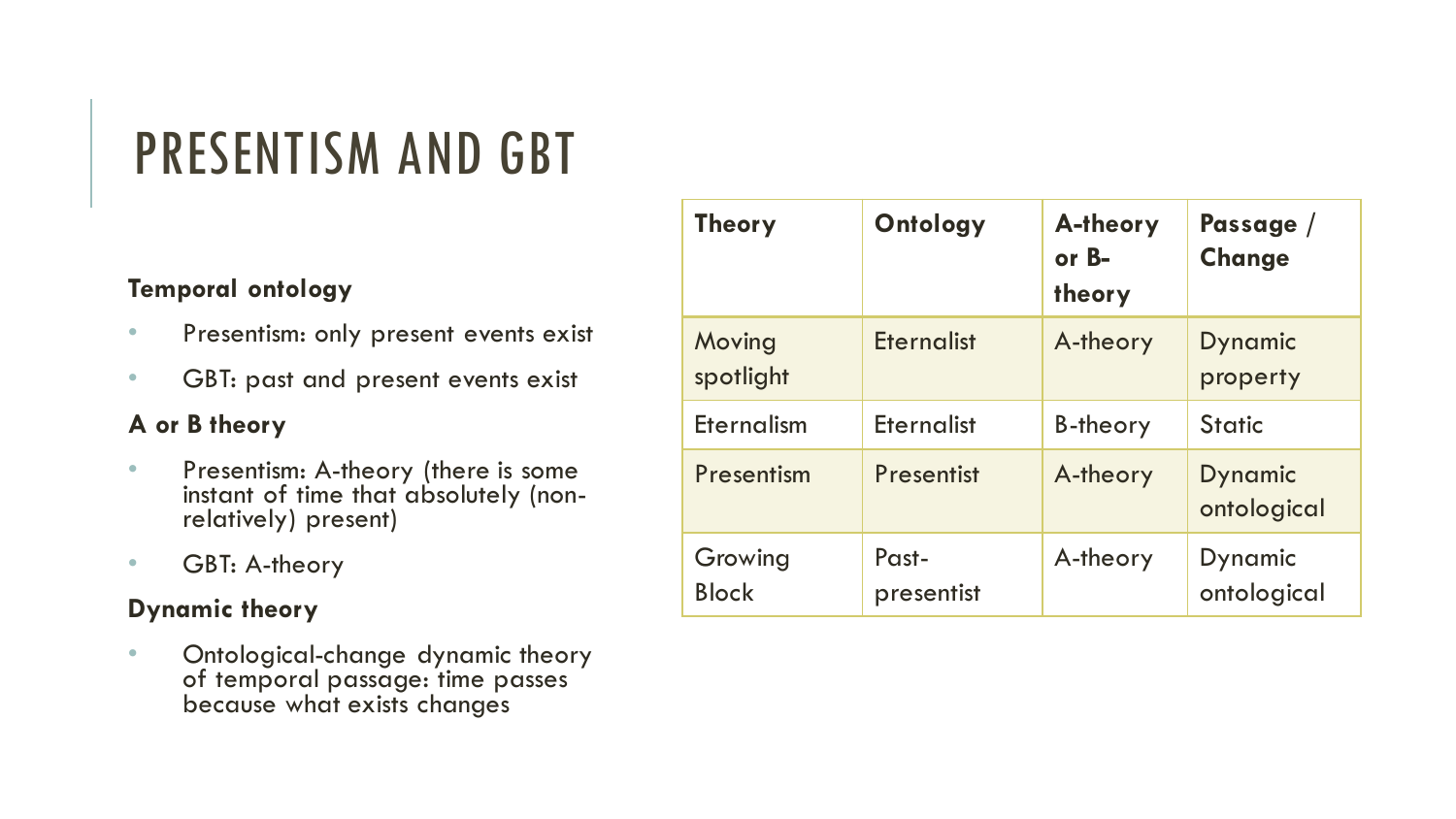

#### **Dynamical thesis**

- •Presentism and GBT do not assert (like MST) that there is a temporary intrinsic property of *being present*
- •*Being present* is not a property of events, not a part of things, not something we can see
- •It simply refers to **what exists**
- •The Passage of time does not occur because events take on and lose the property of being present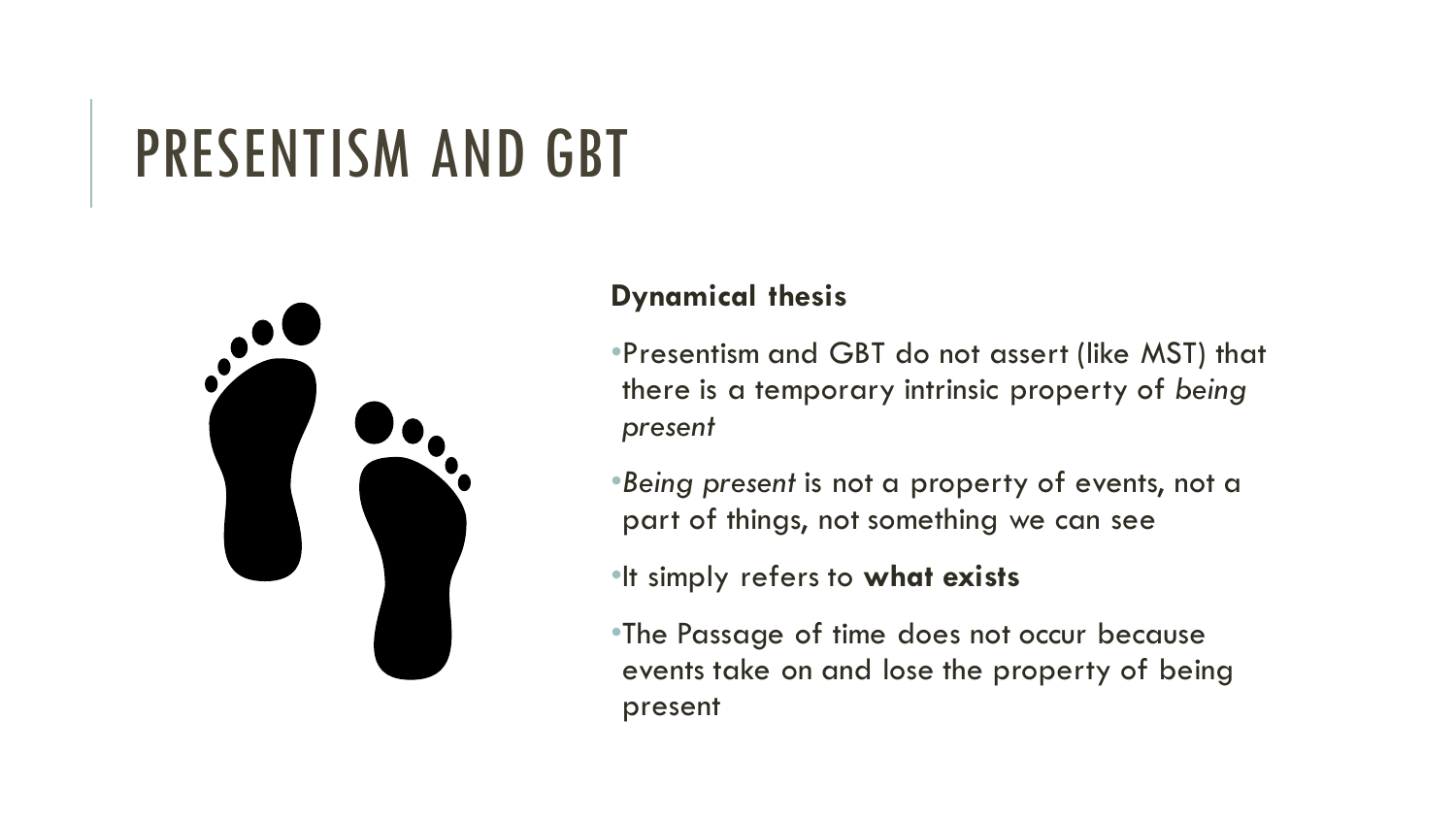#### **Dynamical thesis**

- •For presentism: the present is just what exists
	- existence and being present are coextensive
- •For GBT: the present is just the latest event to be added to what exists
- If E is present is specific member of the general class of existents

Presentism and GBT asserts that time passes because **what exists changes**

- For presentists: if there was no change to what exists, time would not pass
- For GBT: if there were no new events being added to what exists, time would not pass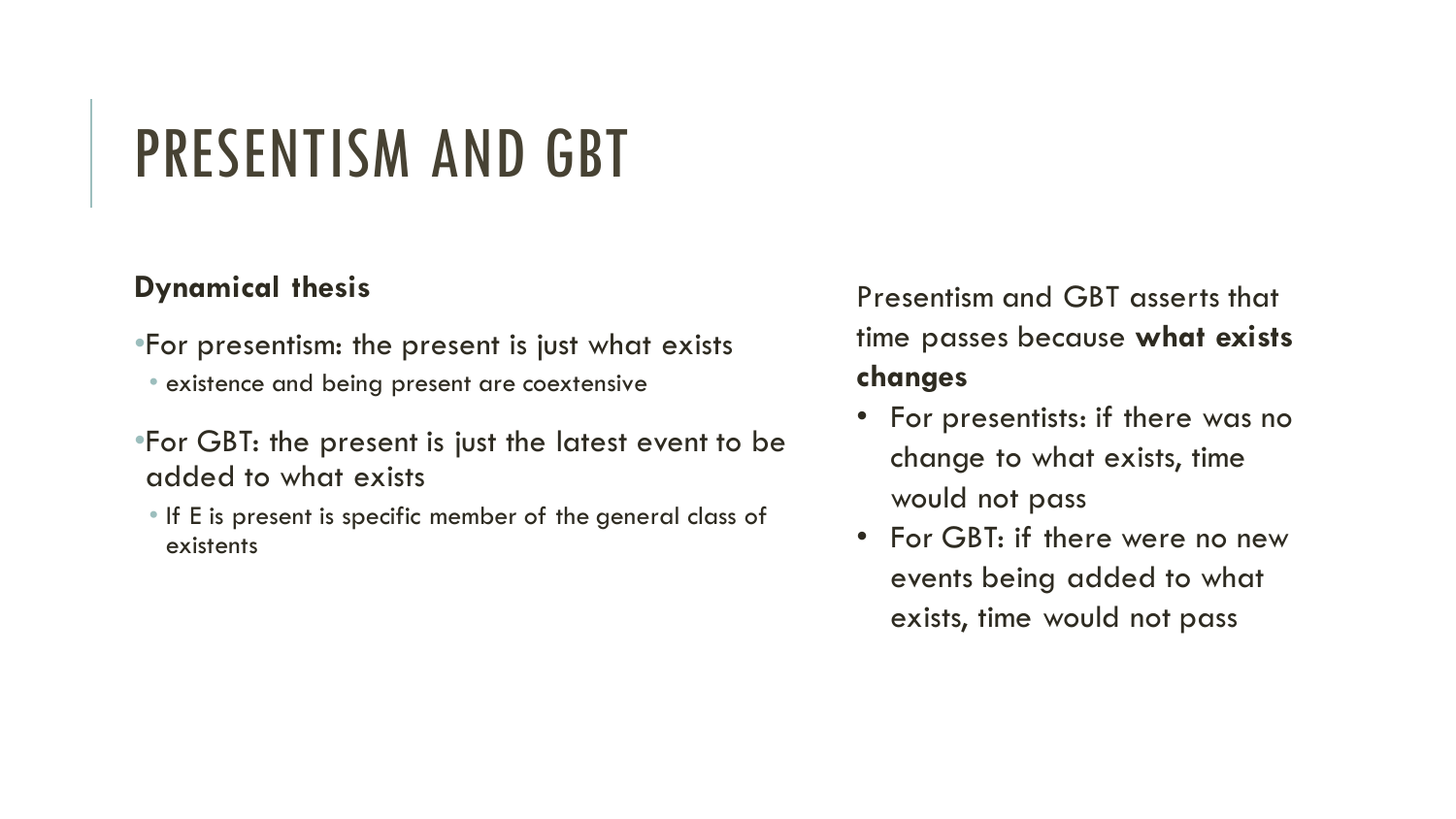

t1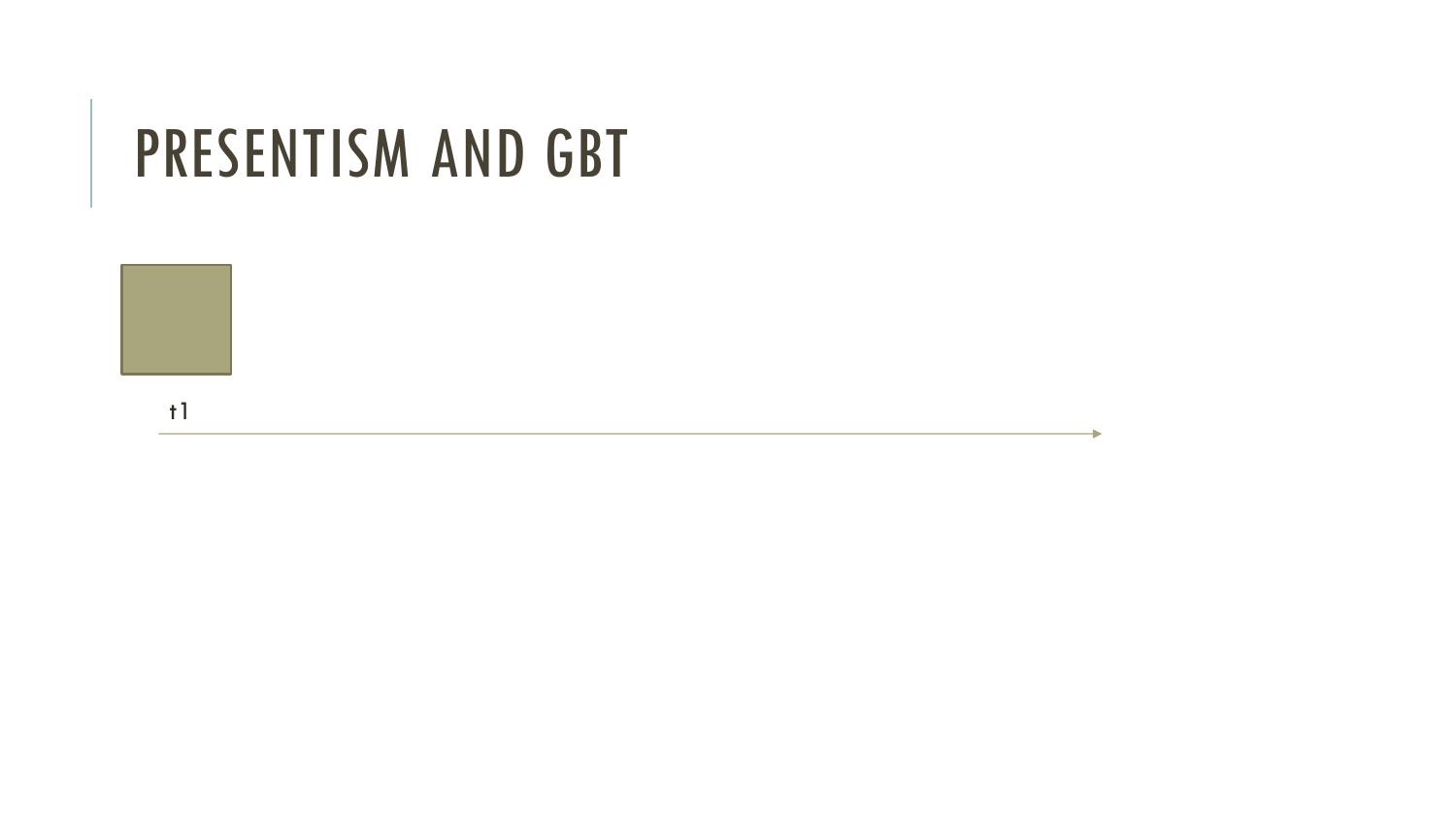



What exists changes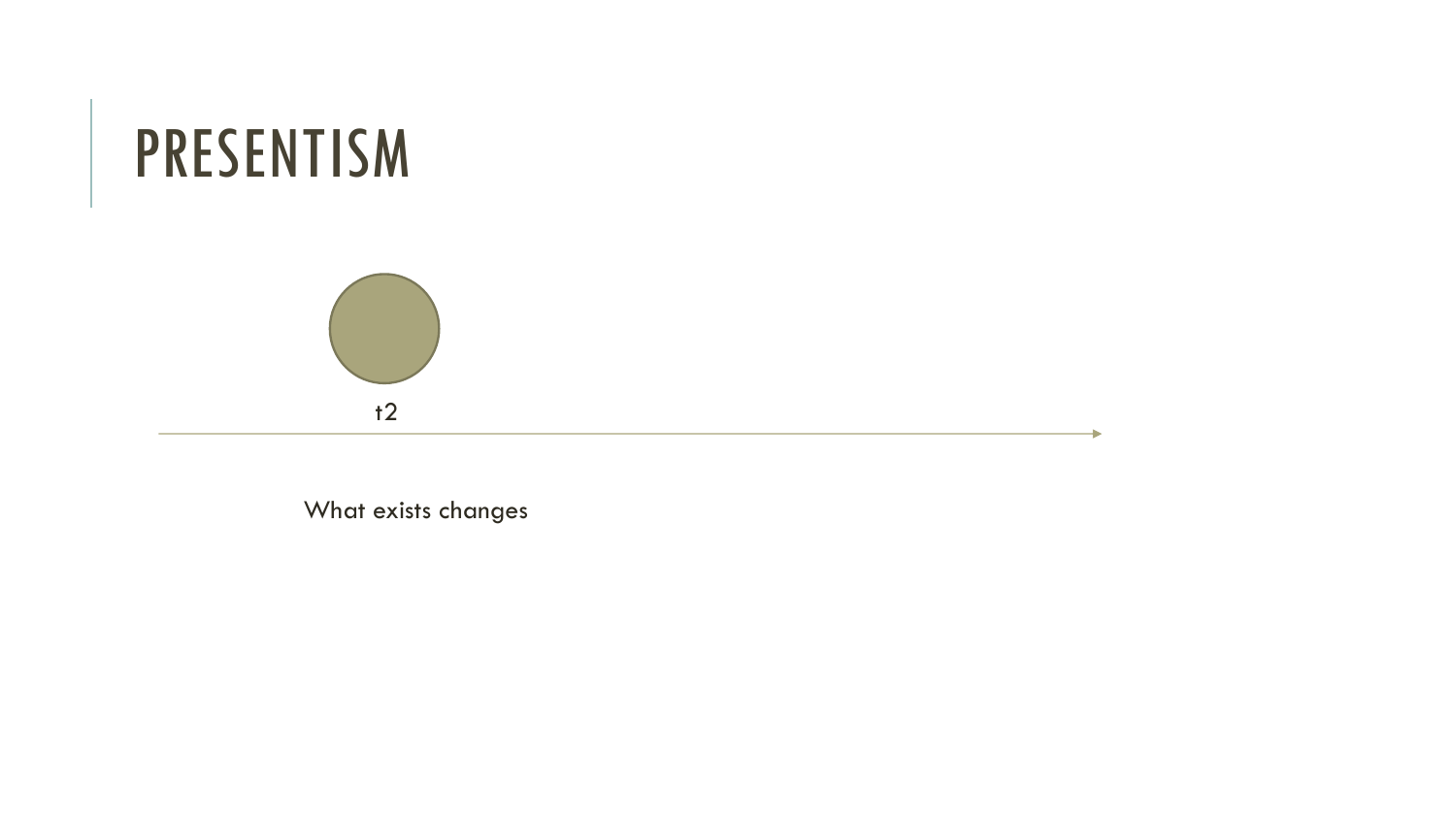#### PRESENTISM



Because of this change: time passes

a.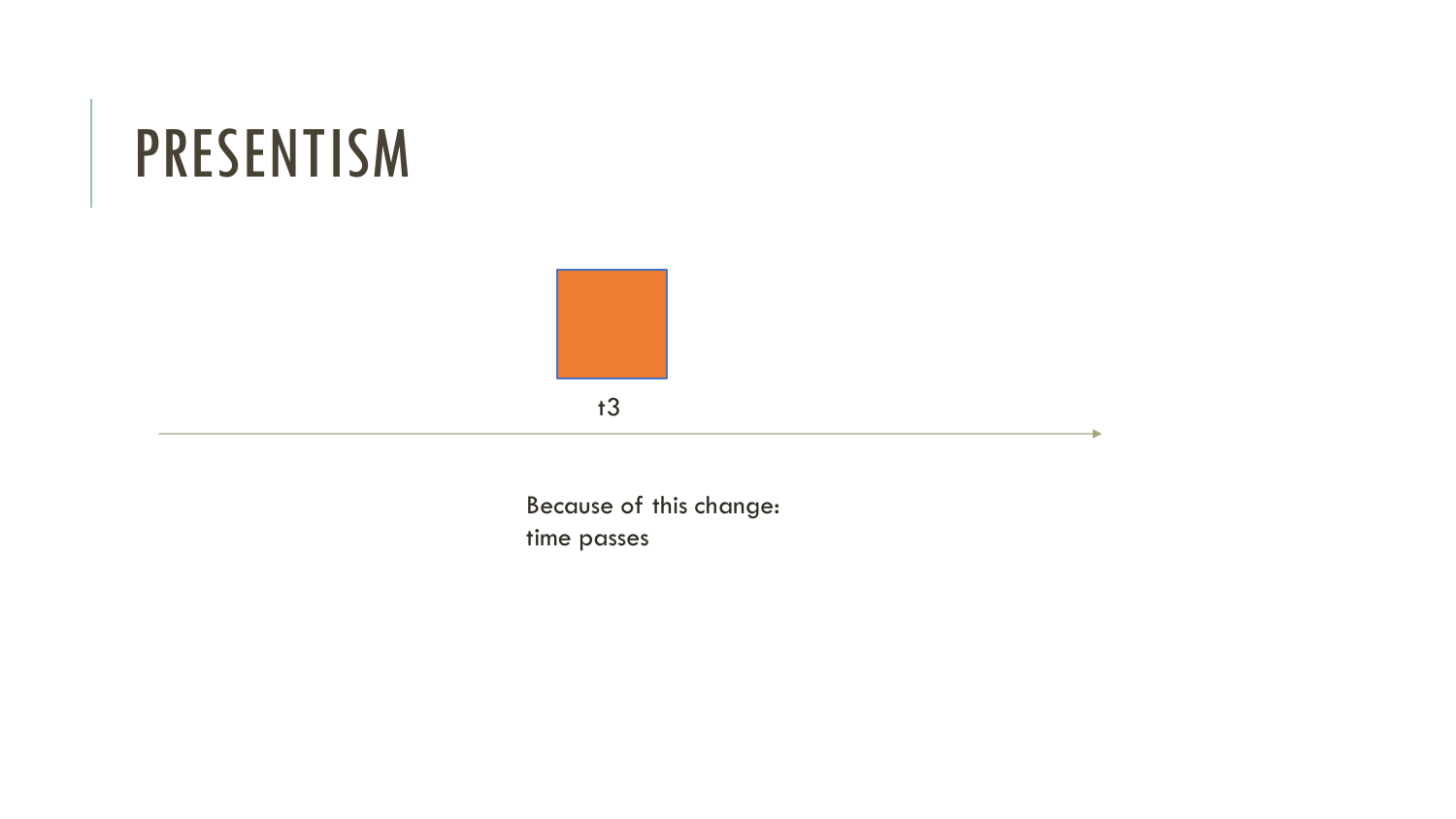#### PRESENTISM



For presentism, nothing is left existing (no past events). Reality is exhausted by what's in the present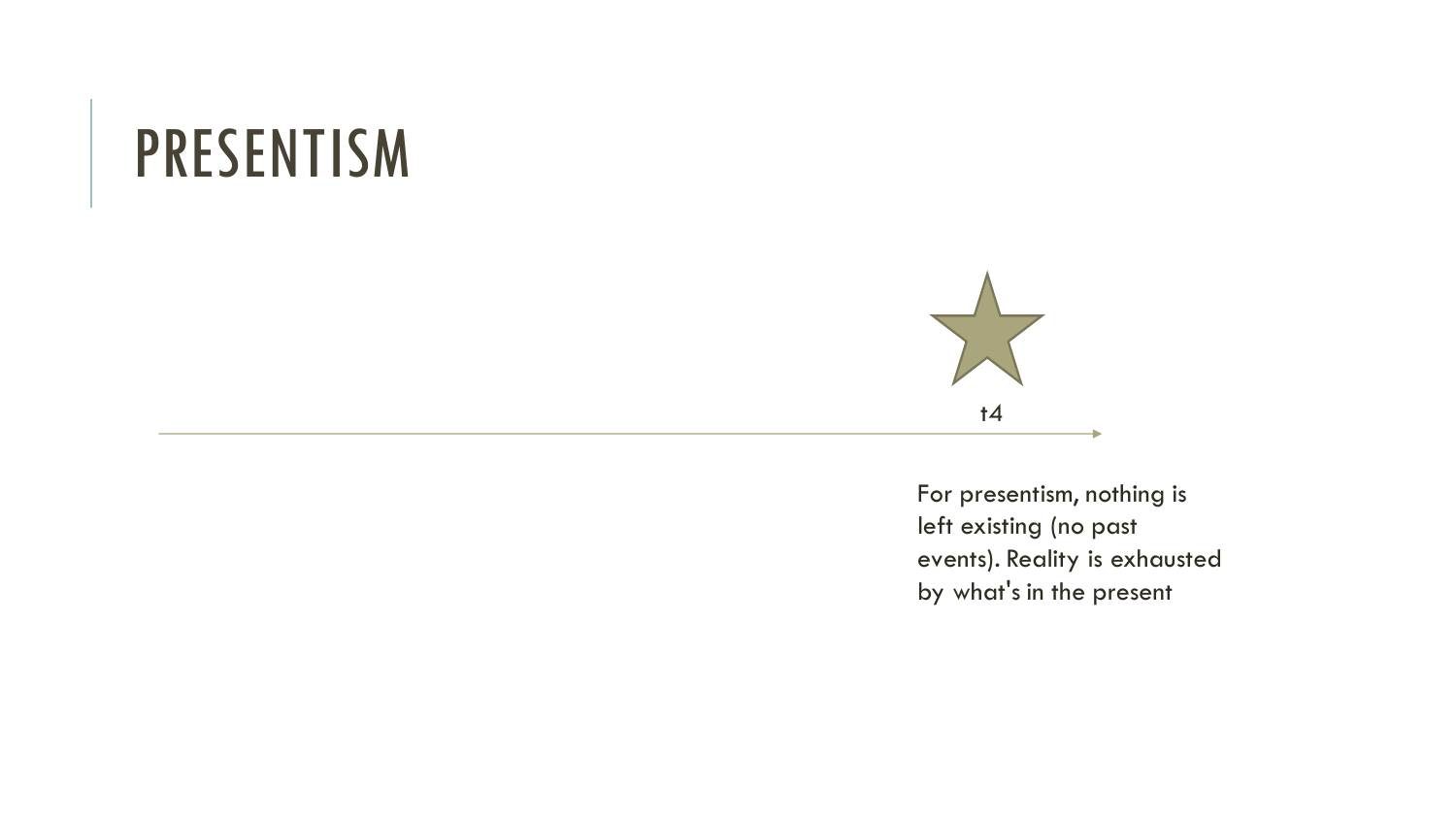#### **GBT**



t1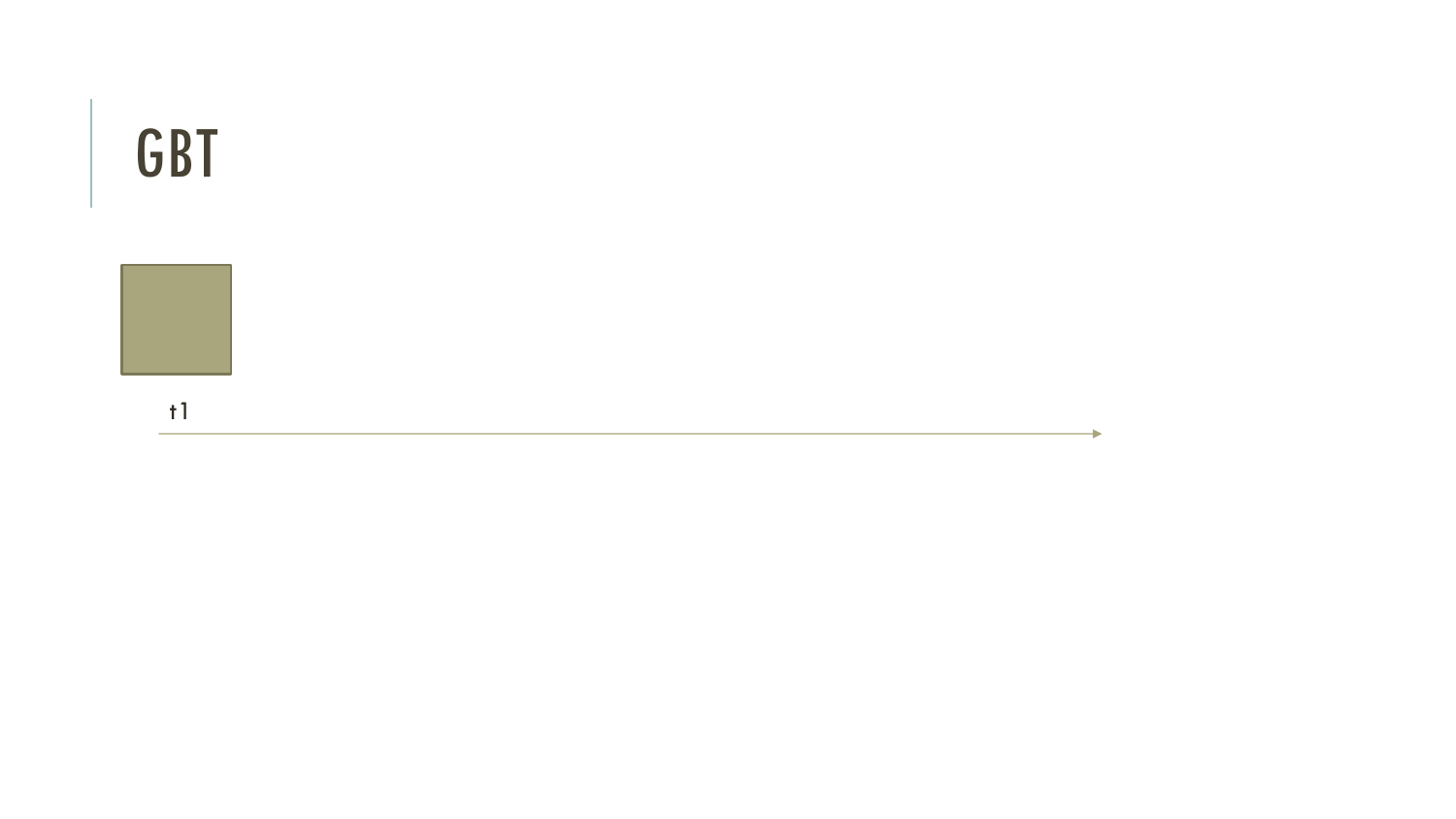

What exists changes, but for GBT this change is **by addition**

a.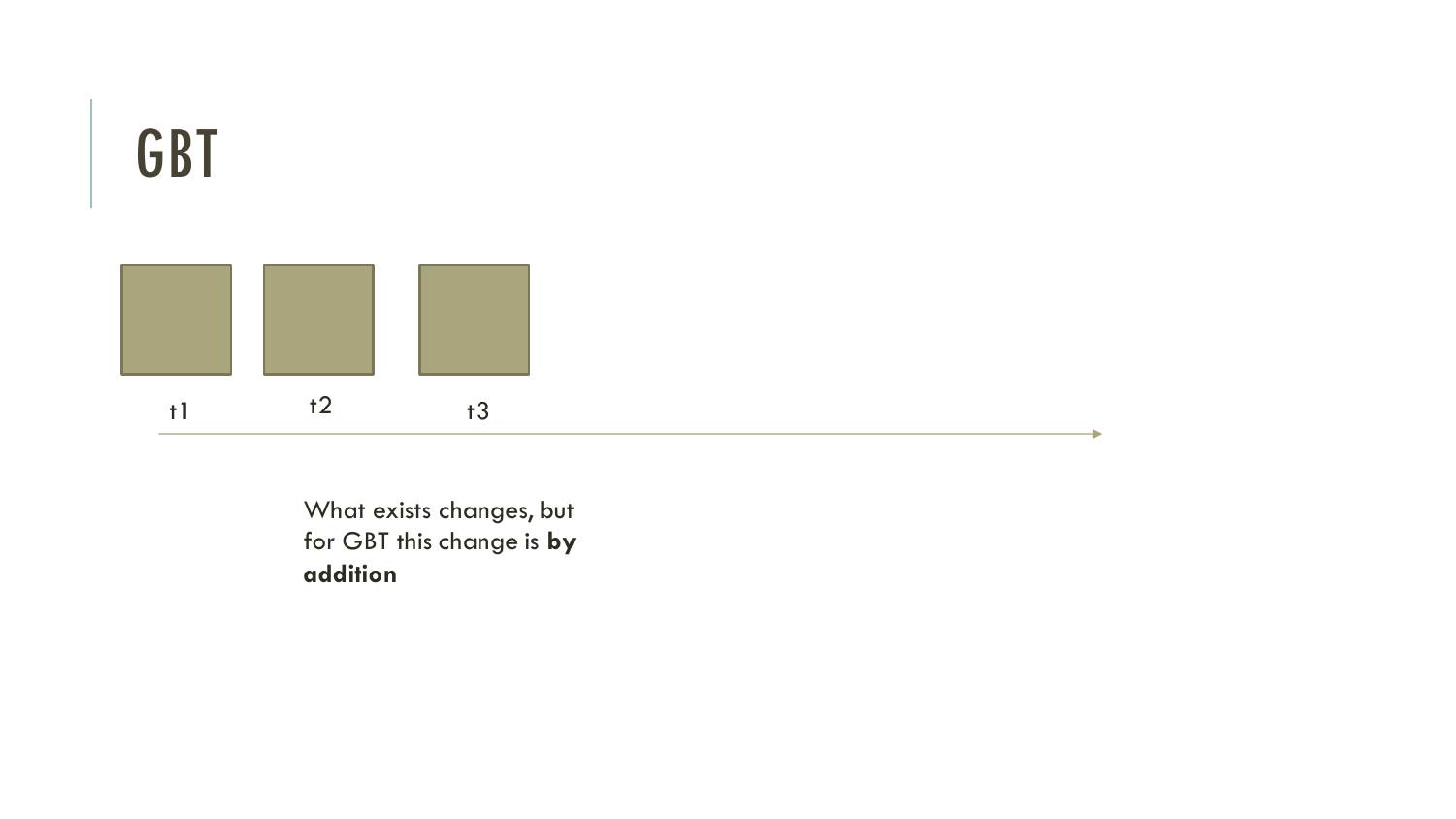

The addition of what exists is what it means to say time passes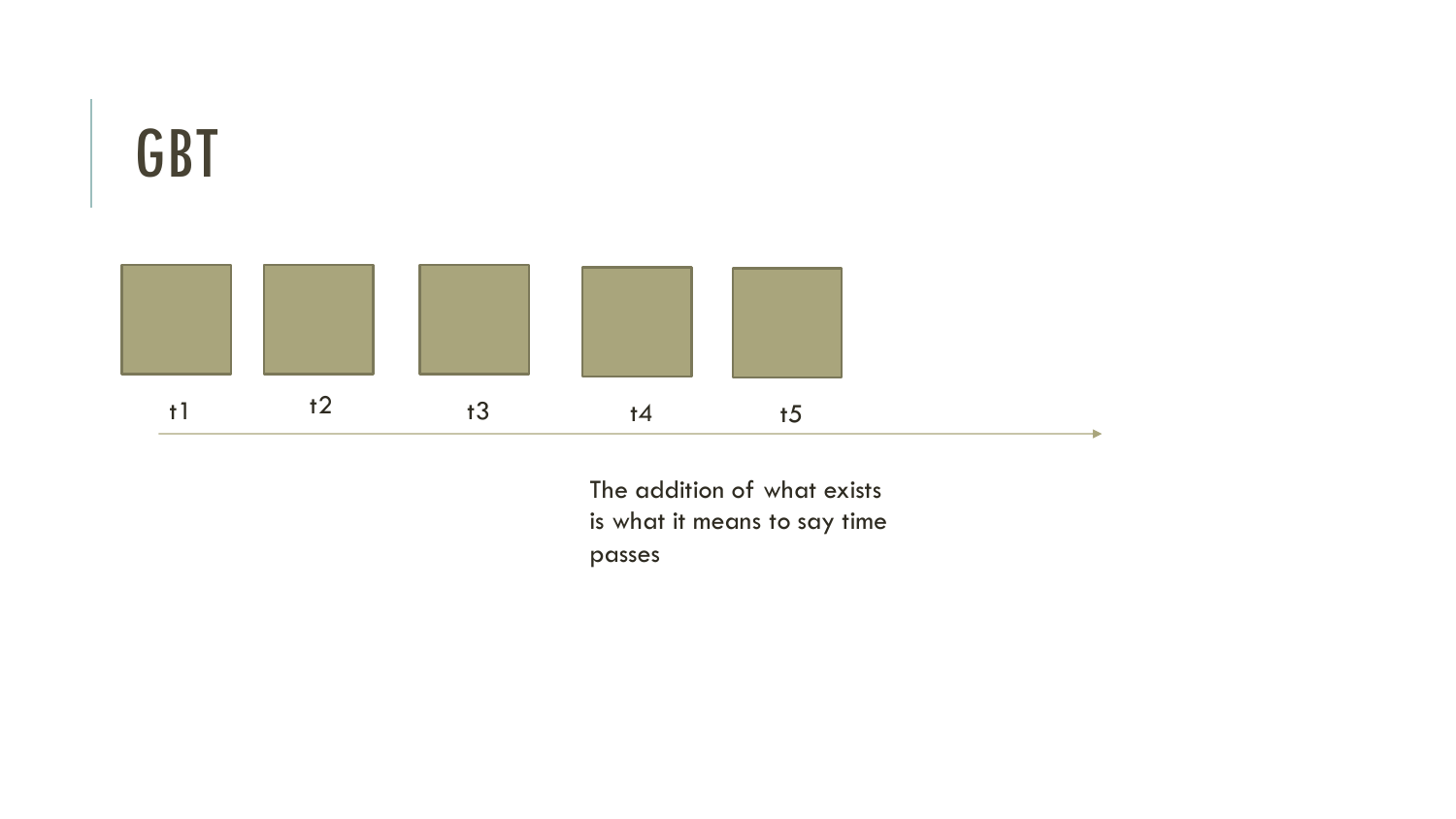

For GBT, the universe grows. Past events are just as real as present events. The present is just the latest addition to what exists.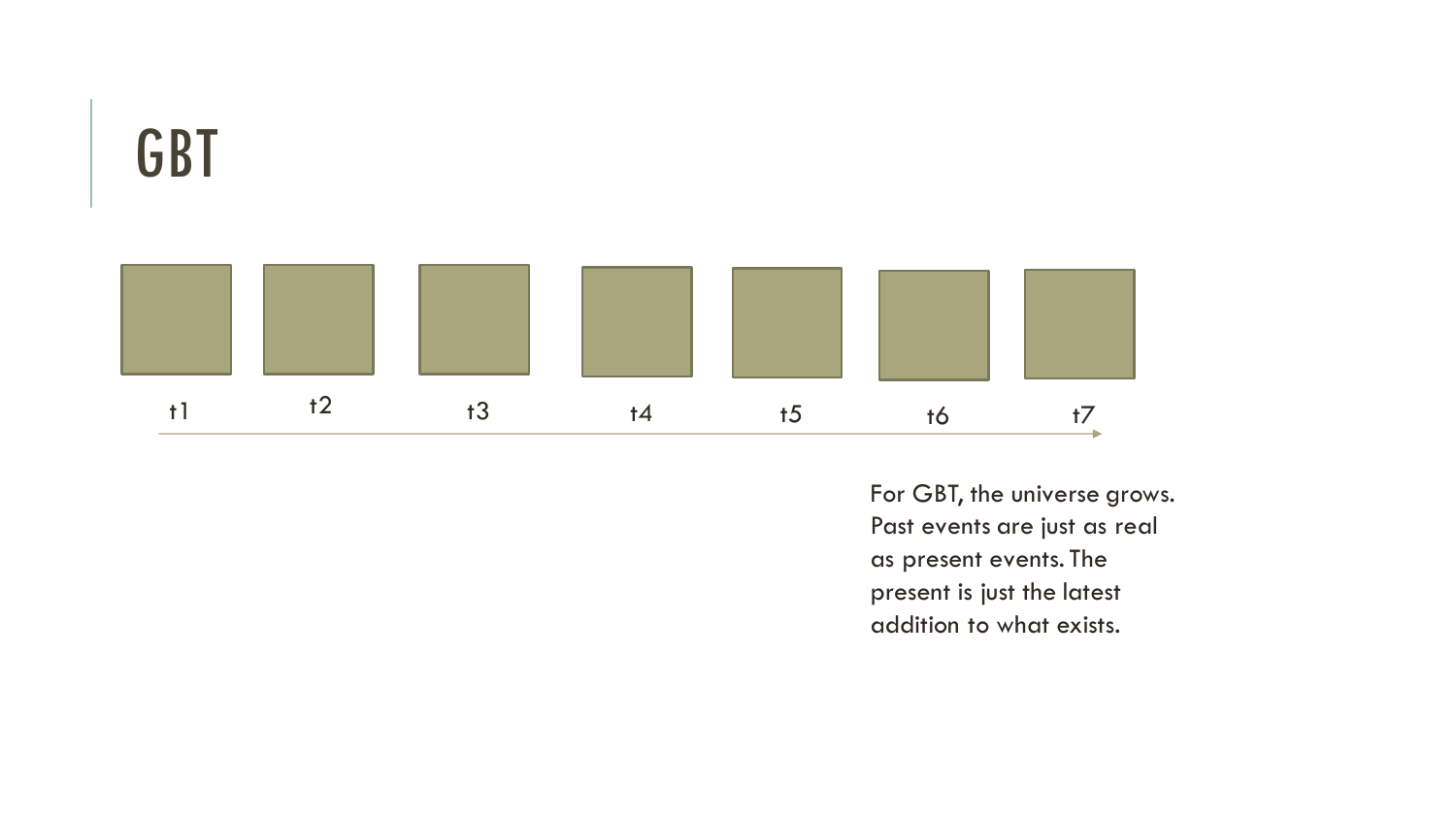#### **Dynamical thesis**

Presentism and GBT thus assert that the present is:

- Not a property of things
- Presentism: what exists
- GBT: the latest addition to what exists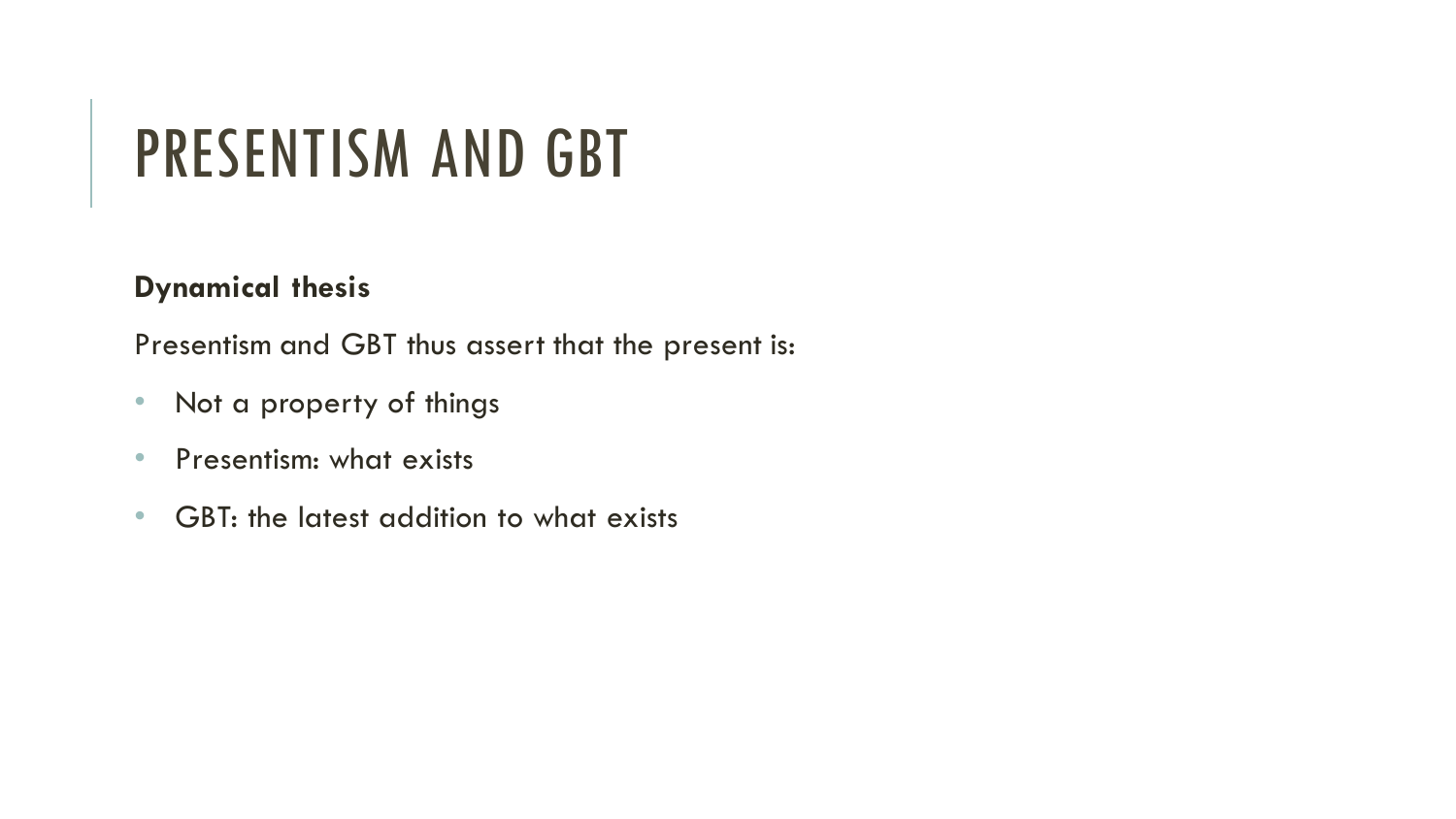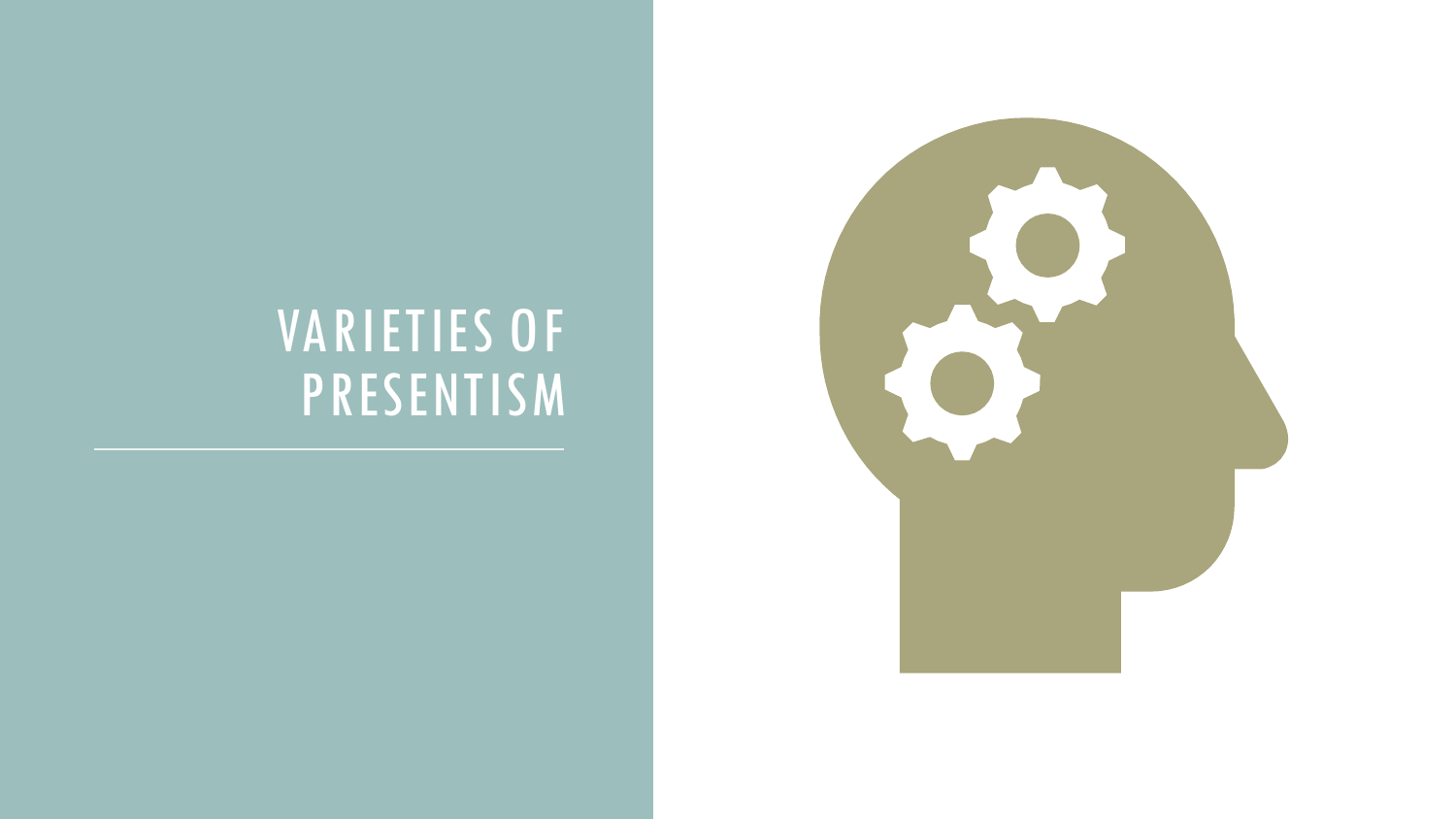

There are several varieties of presentism.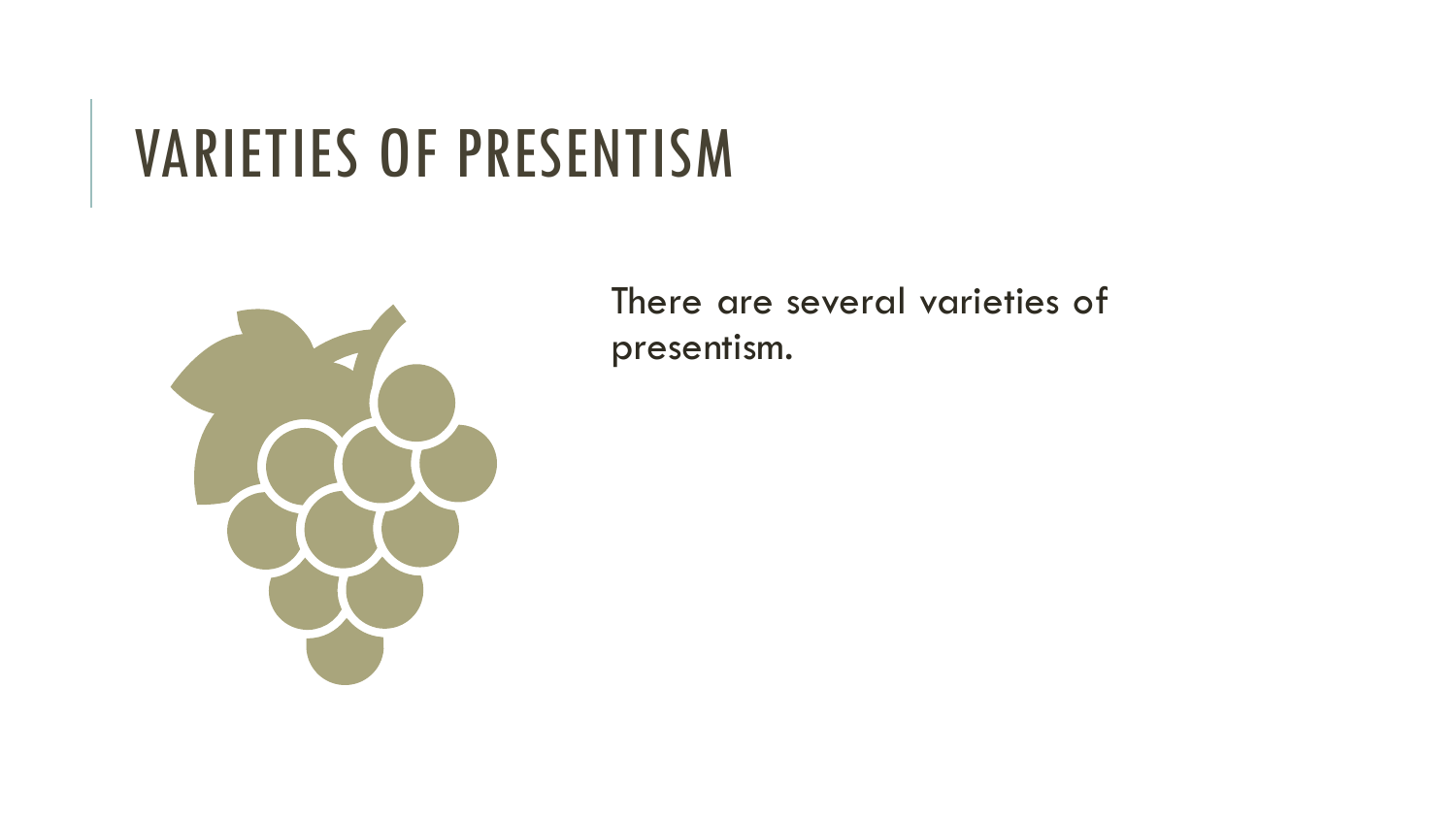**Solipsism** is a theory that the only mind that exists is mine.

- I have no empirical proof that other minds exist
- I do have empirical proof with my own mind
- My mind is the only mind that exists.

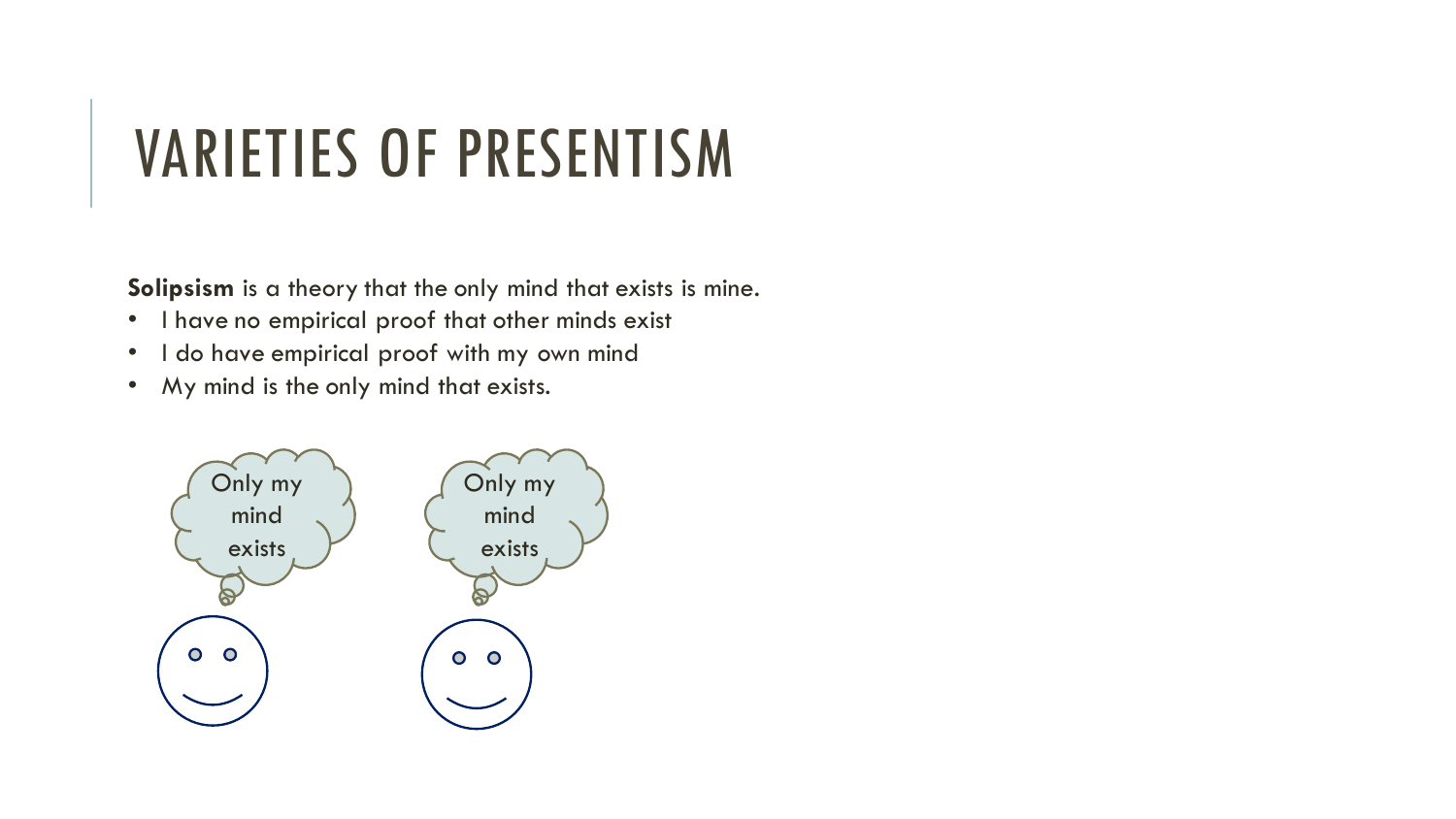**Solipsistic presentism:** there is one and only one present that exists and that has ever existed. It is the one that we are in *right now!*

- I have no empirical proof that other times exist
- I do have empirical proof that this time exists.
- Therefore, this is the only time that exists.

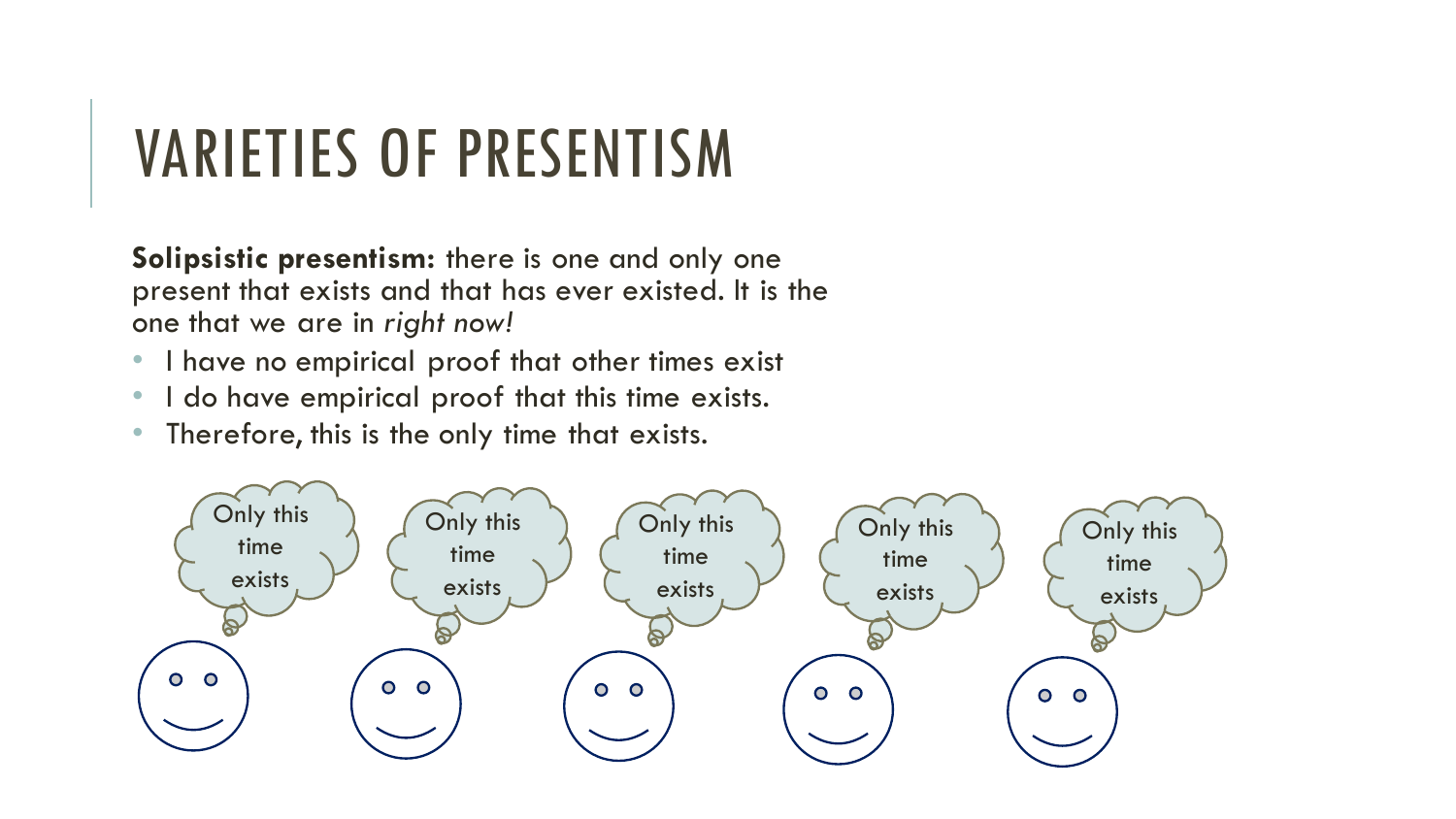**Solipsistic presentism:** there is one and only one present that exists and that has ever existed. It is the one that we are in *right now!*

- I have no empirical proof that other times exist
- I do have empirical proof that this time exists.
- Therefore, this is the only time that exists.



It is impossible to refute solipsistic presentism if your standard of proof is this:

**I will only accept a theory on the grounds I can directly access / experience the objects of that theory.**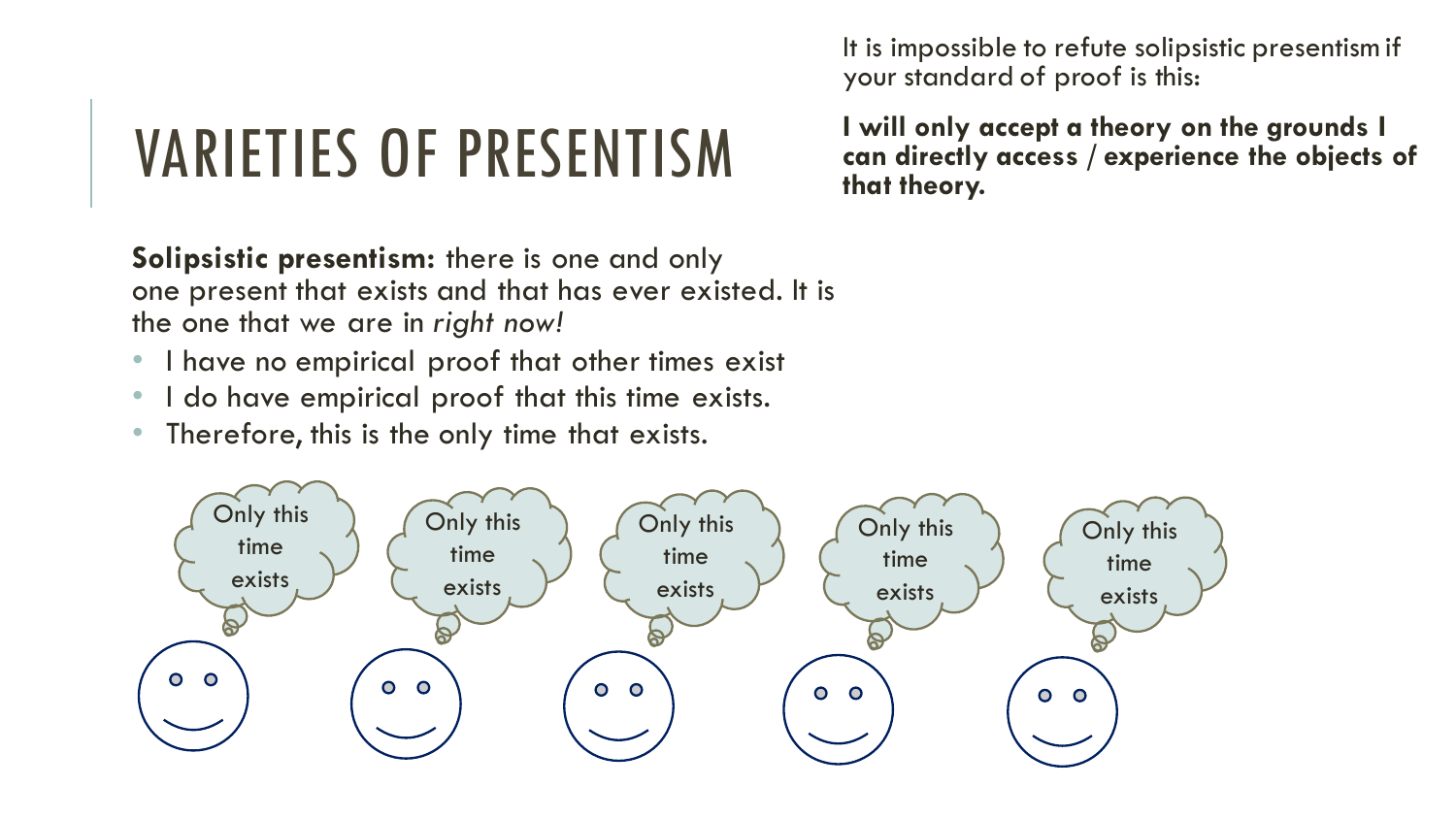Consider the following criterion for accepting a theory:

**I will only accept a theory on the grounds I can directly access / experience the objects of that theory.**

This view seems to support:

- The view that there are no other minds (solipsism)
- 2. The view that the only time that exists is this one (solipsistic presentism)

What, if anything, is wrong with the above criterion?

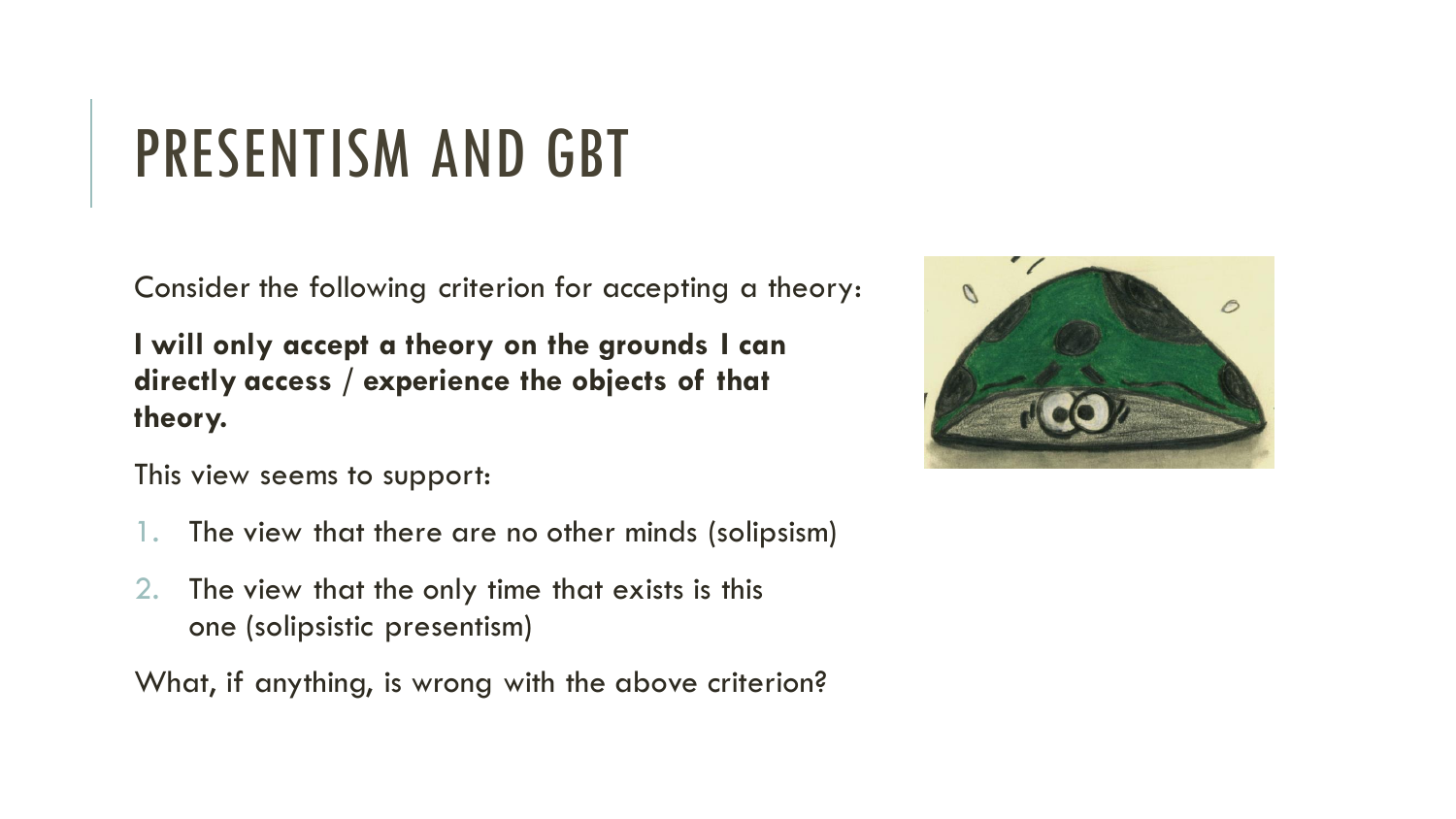While impossible to refute, it cannot explain a variety of facts:

- Why do you have memories of events that never existed?
- How did the universe become so complex and organized?
- Where did fossils come from?
- How did our society form?

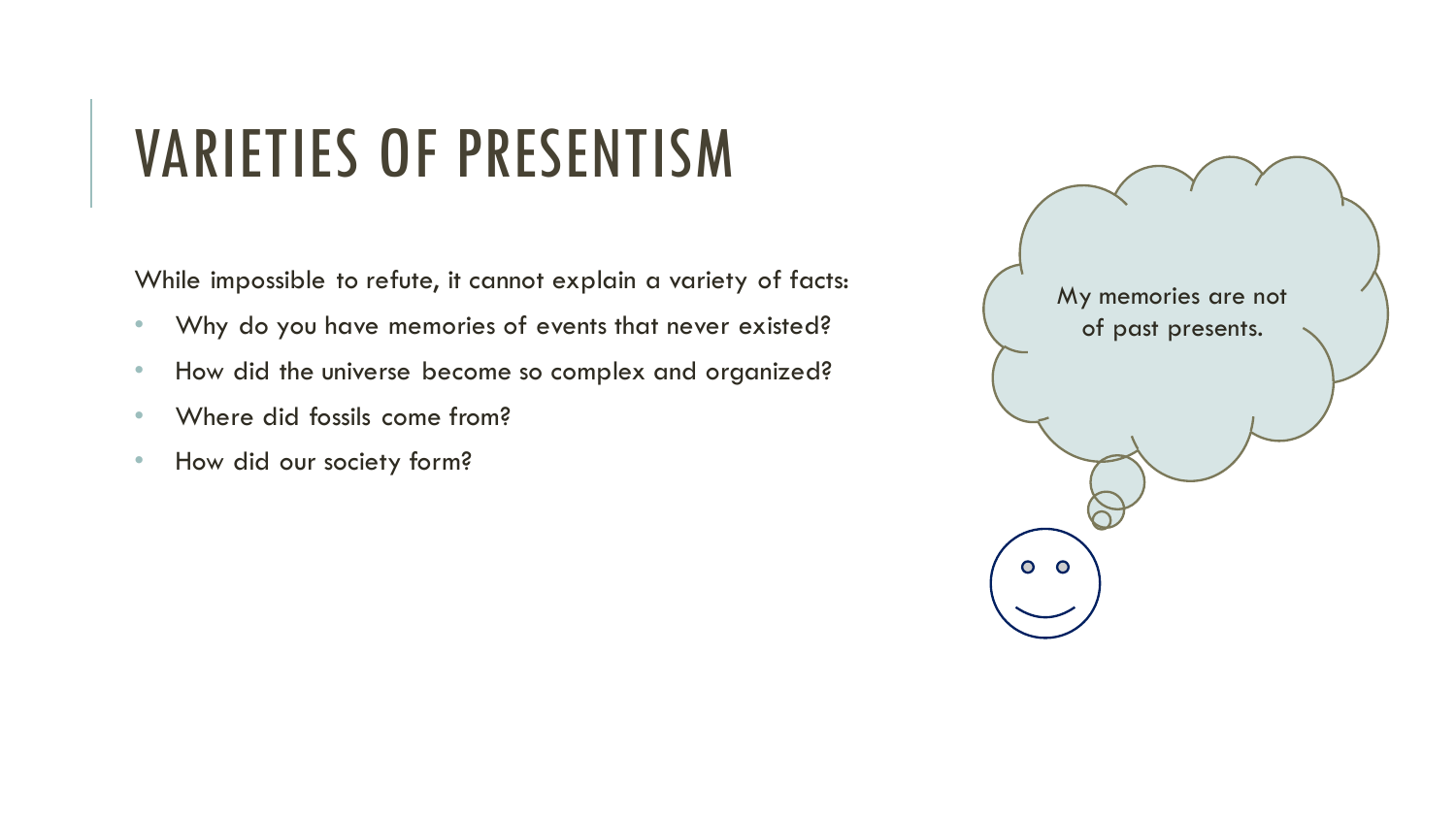- **Dynamic presentism:** reality consists of successive present moments
- Something exists and while it exists, it is present, then it no longer exists, and it is no longer present.

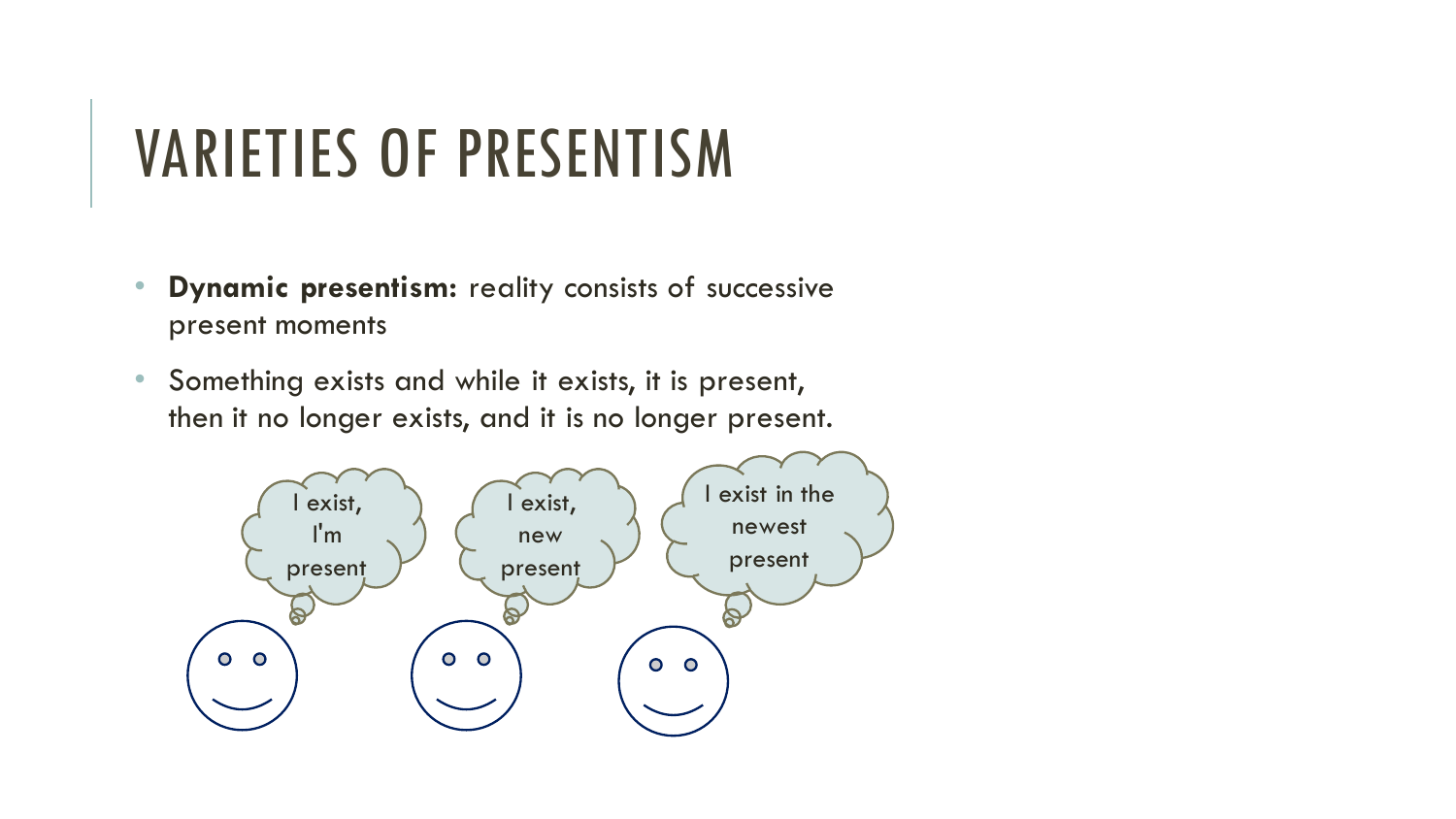Dynamic presentism has a **problem**:

- Reality is a succession of presents
- Only present events are real
- But how can we talk about **past events** if they do not exist



The theory risks collapsing into GBT!

They might say "well past events **did exist**", "future events will exist", but it is only present events **exist simpliciter"**

- But then we want to know: what does "**did exist**" mean? What type of **existence** is that?
- What is "future existence" if it isn't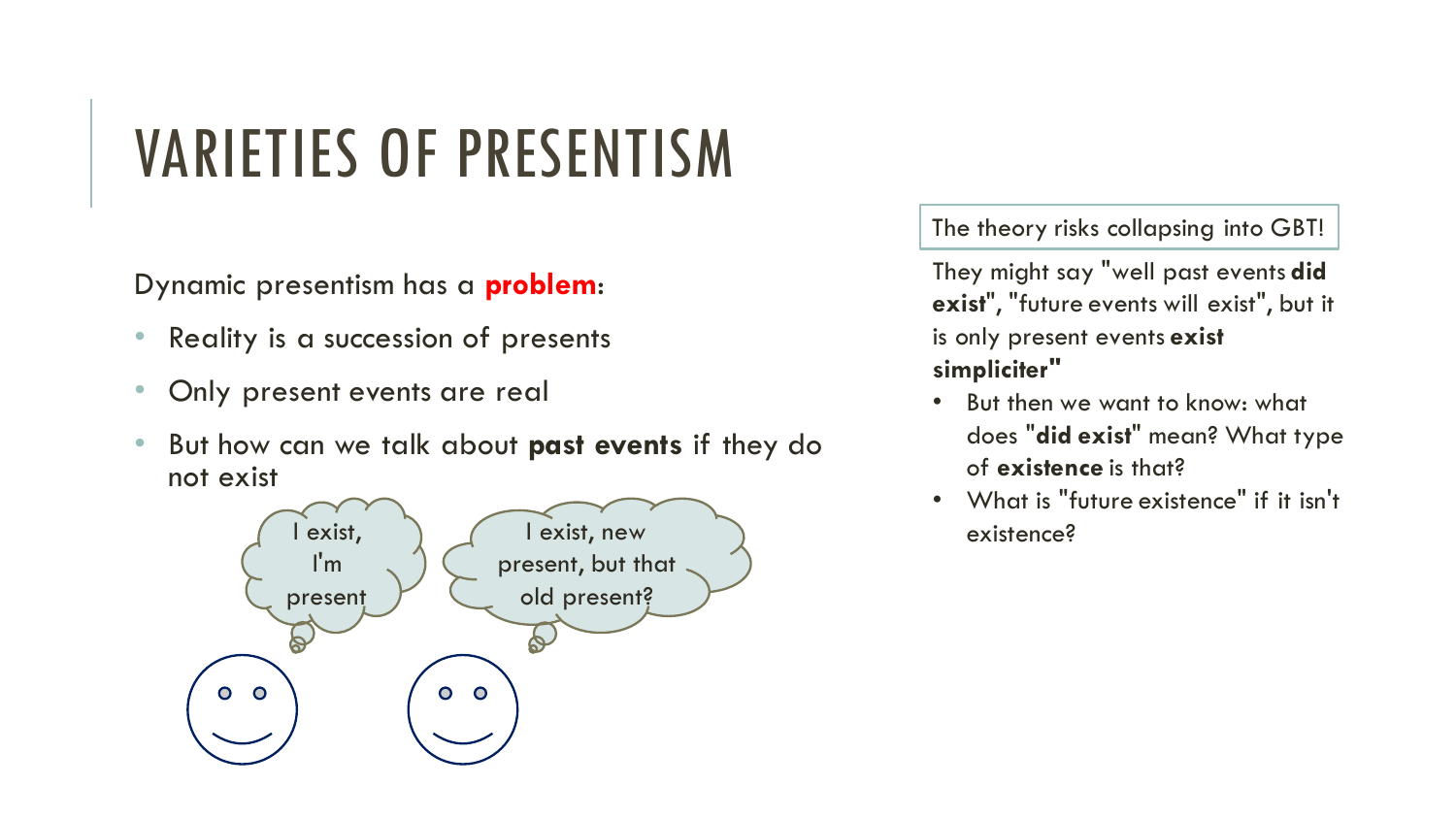Take a moment to articulate presentism and GBT

- 1. Which do you find more convincing and why?
- 2. Are they preferable over eternalism and presentism? If so, explain in what ways?
- 3. Which of the two presentisms do you find more convincing?

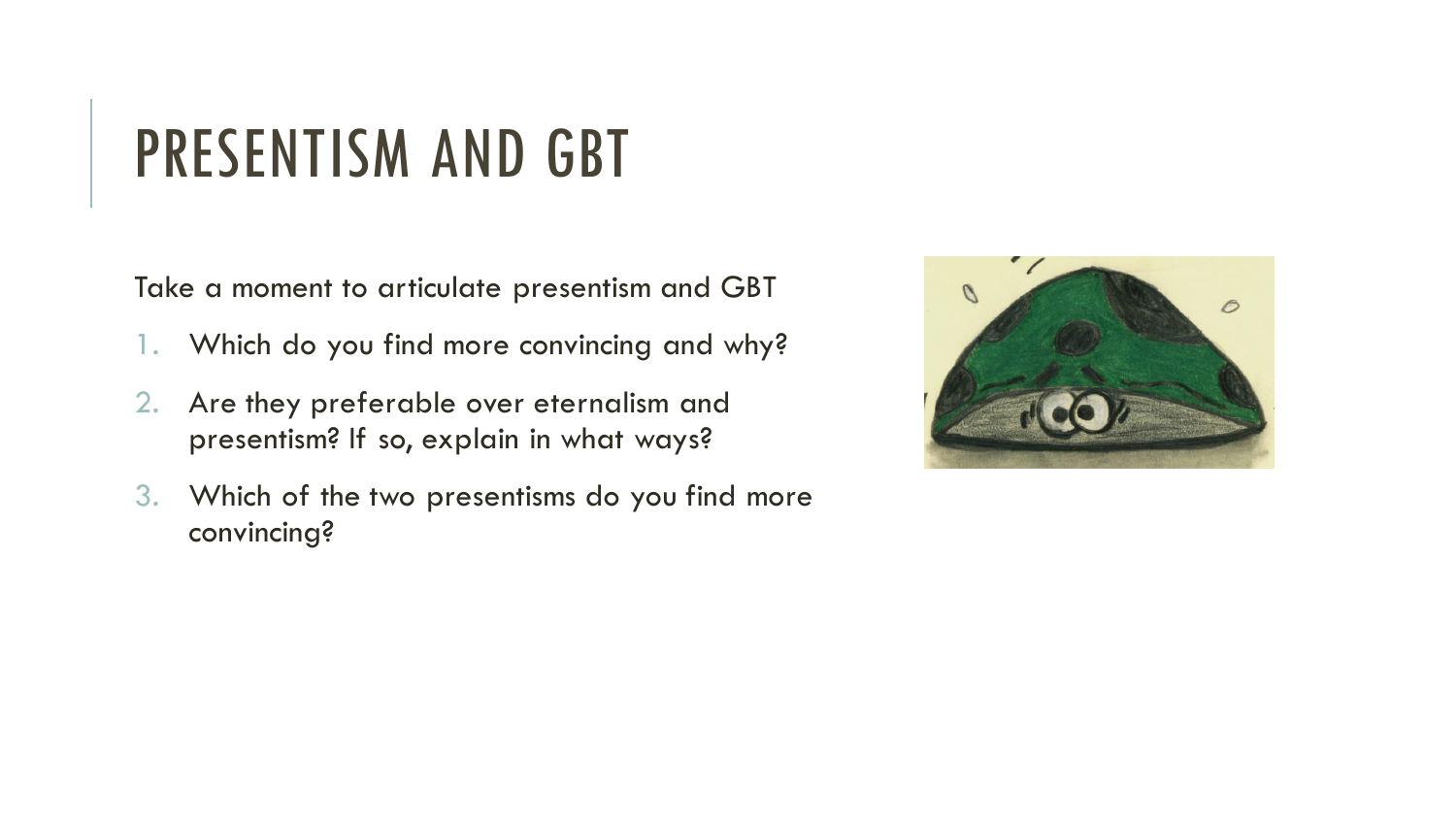#### ARGUMENTS FOR PRESENTISM AND GBT

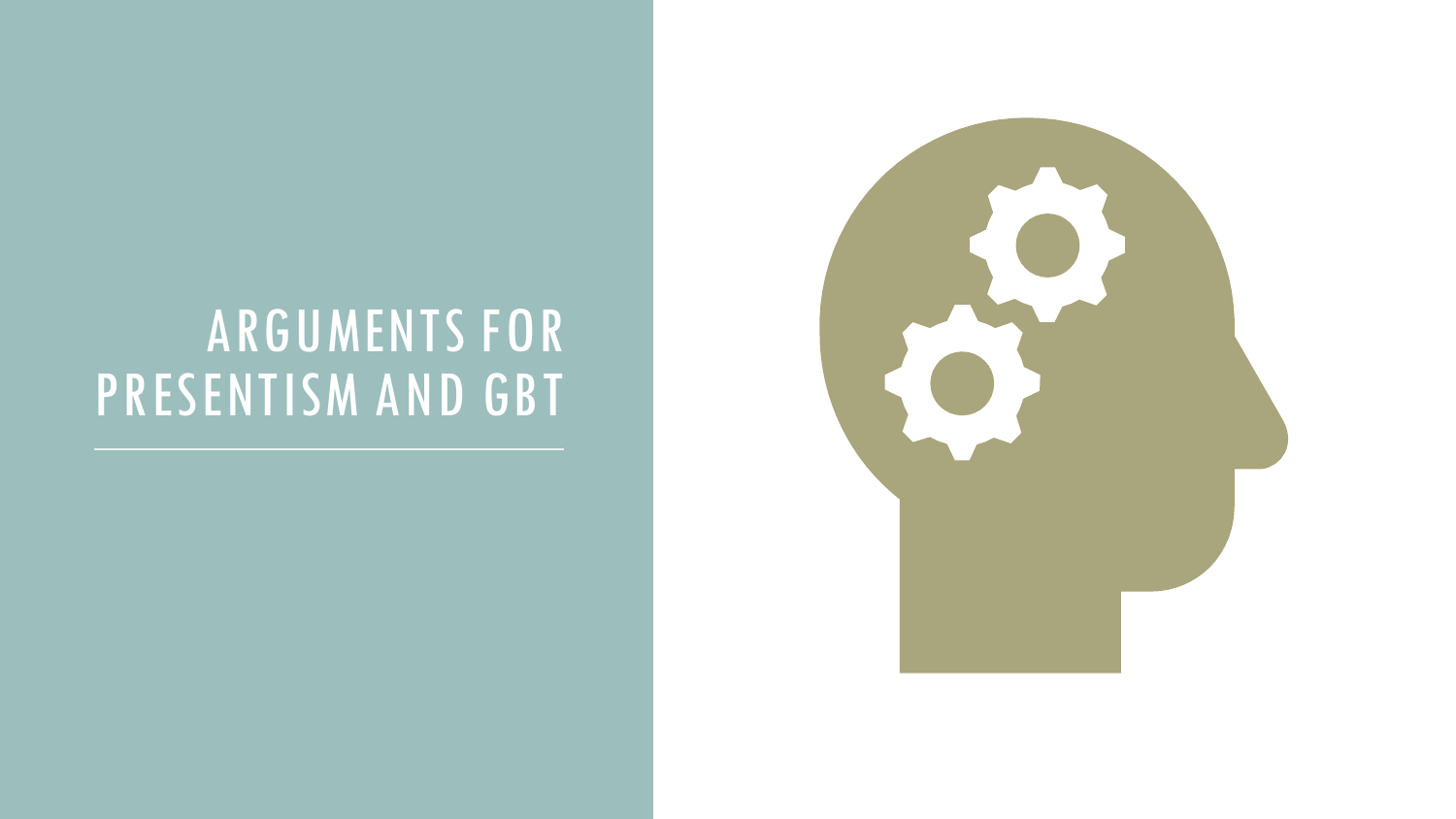# ARGUMENTS FOR PRESENTISM AND GBT

There are several **arguments for** presentism and GBT:

- 1. Consistent with there being an open future and a rejection of fatalism (we'll focus on this one)
- 2. Consistent with what we can prove empirically
- 3. Argument from the experience of the present: confinement doctrine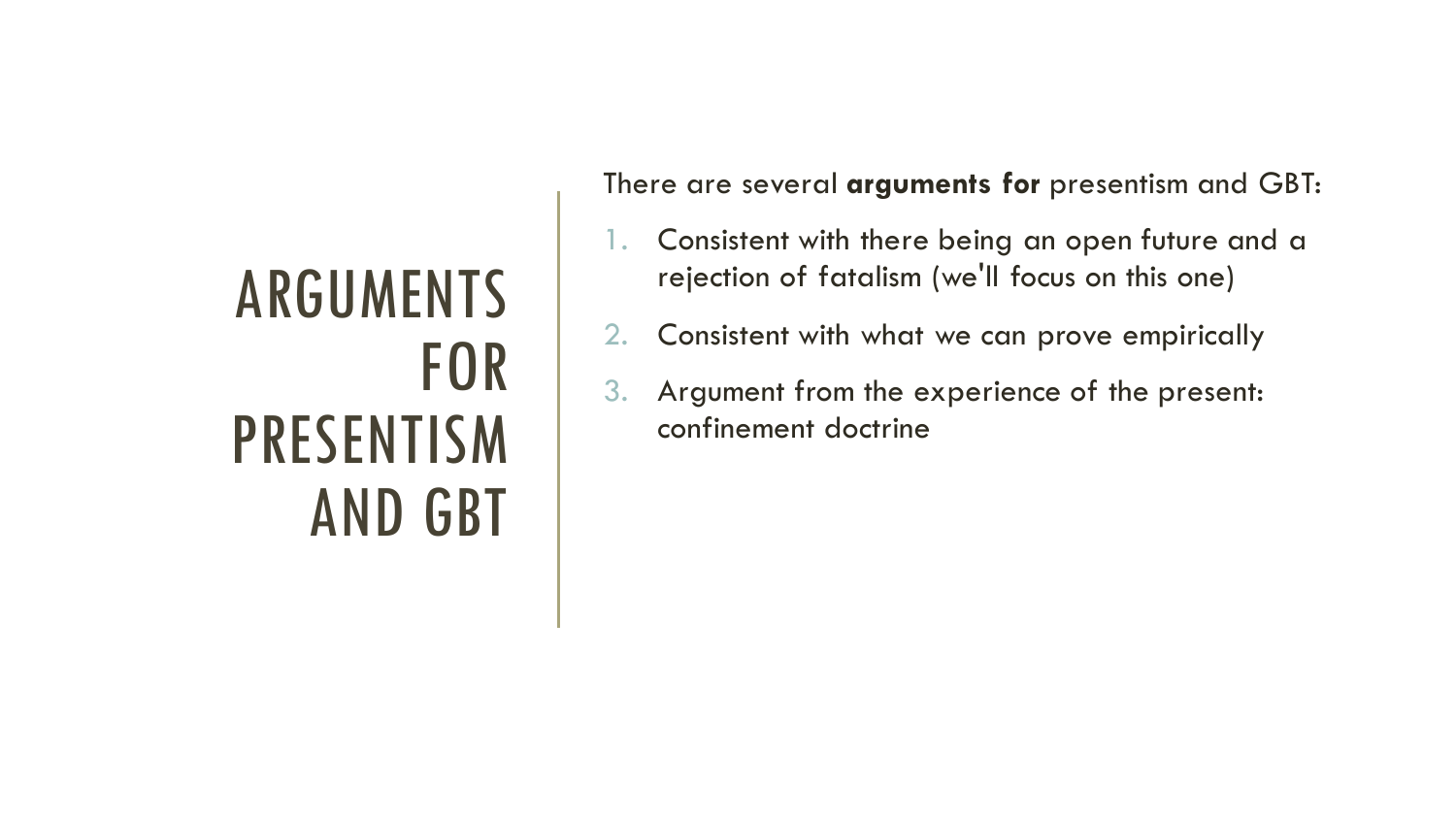**Fatalism:** The future is completely out of your control.

**Determinism:** The future is entirely determined by the present state of affairs and the laws of nature (or t2 is determined provided it is fixed by the state of affairs at t1 and the laws of nature)

**Open future:** The future is open if and only if (1) fatalism is false and (2) determinism is false.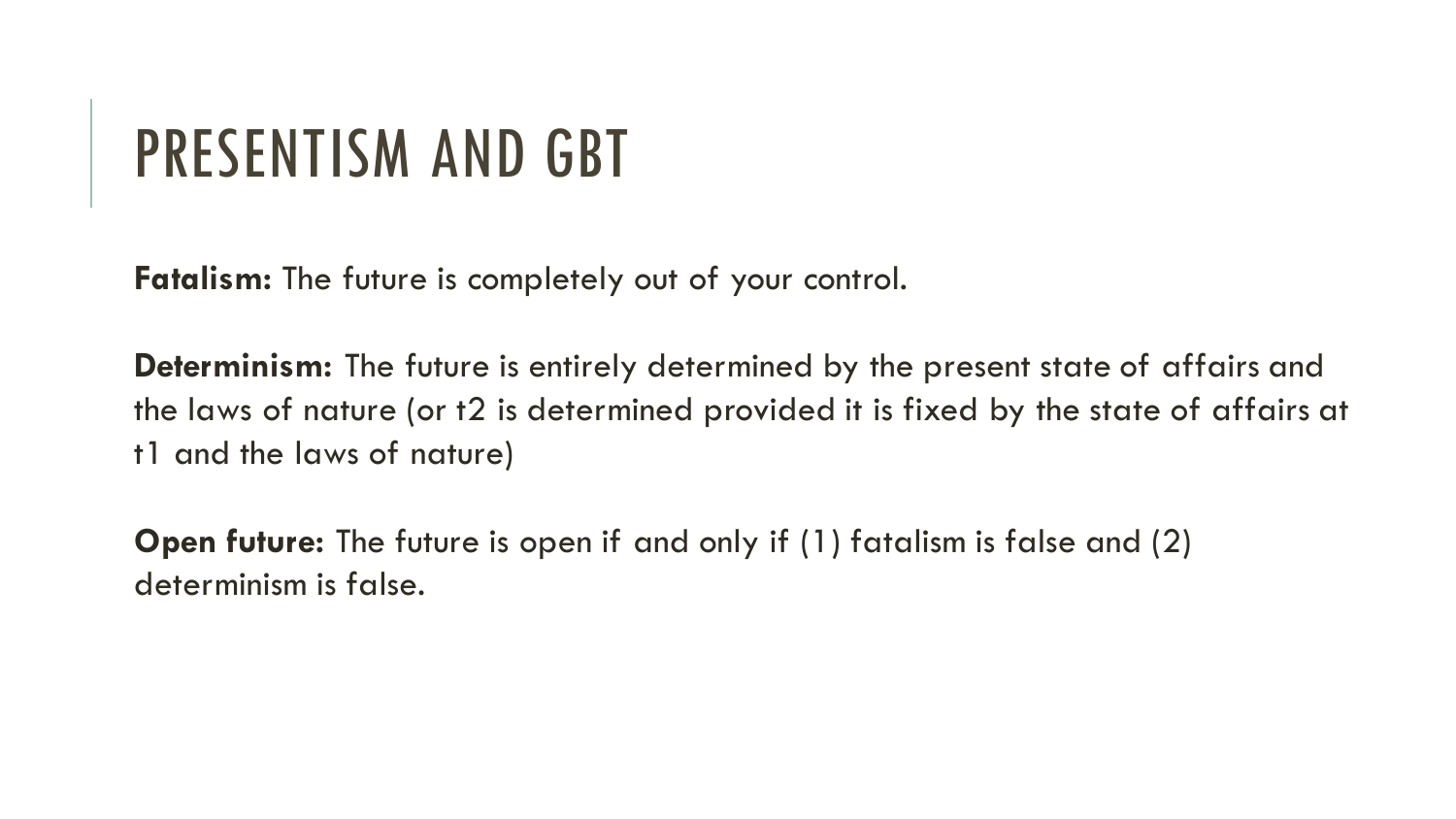- At least at the outset, it seems like both presentism and GBT are both consistent with there being an **open future.**
- **In contrast:** eternalism and MST are inconsistent with an open future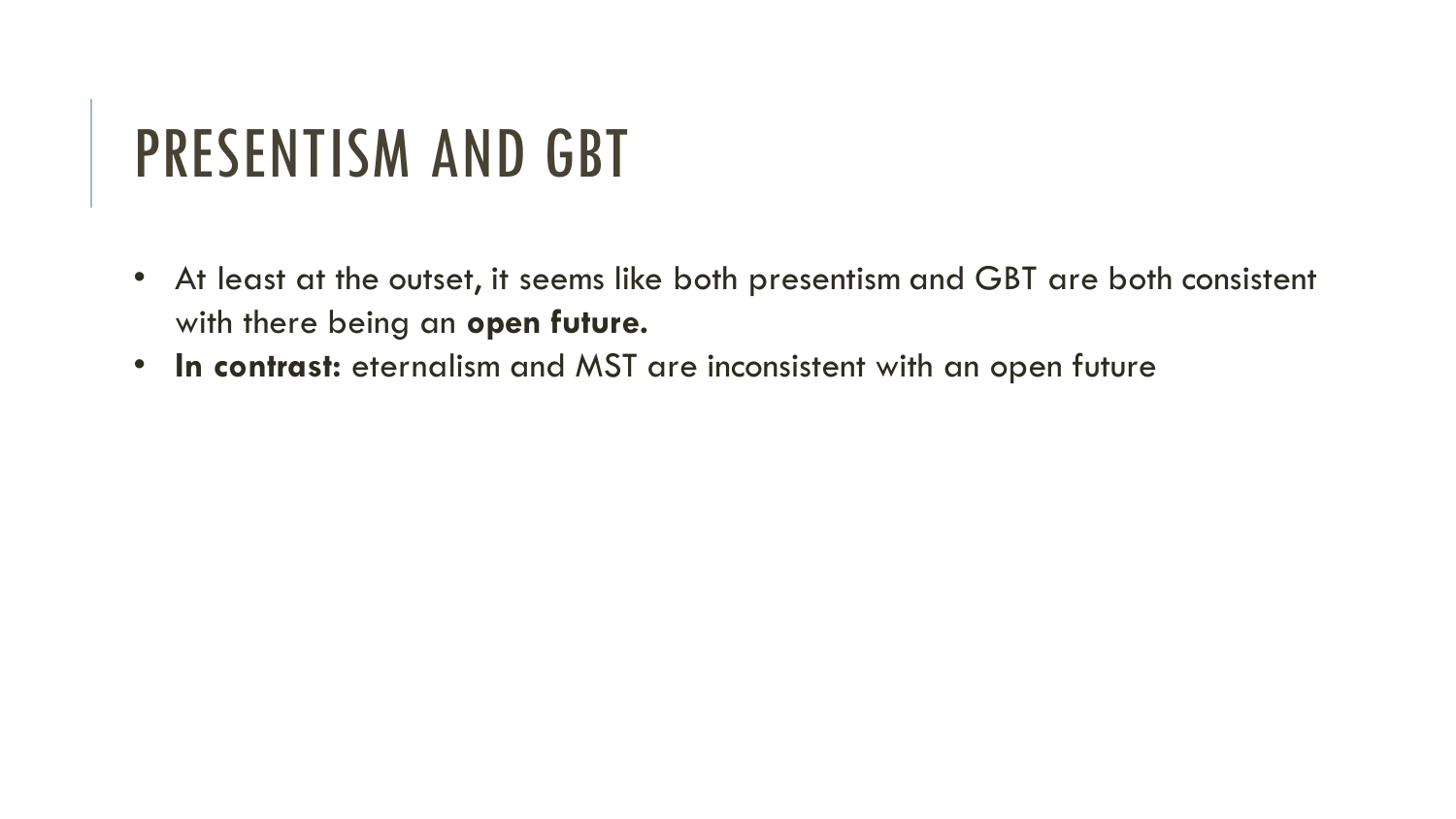Another way of putting this is that presentism and GBT are consistent with a **thinning tree view** of the universe

- The future is an **open set of possibilities (Open future)**
- The passage of time is the actualization of these future possibilities
- Intuitive in that we think our decisions (or random physical processes) lead to different outcomes (different existent events).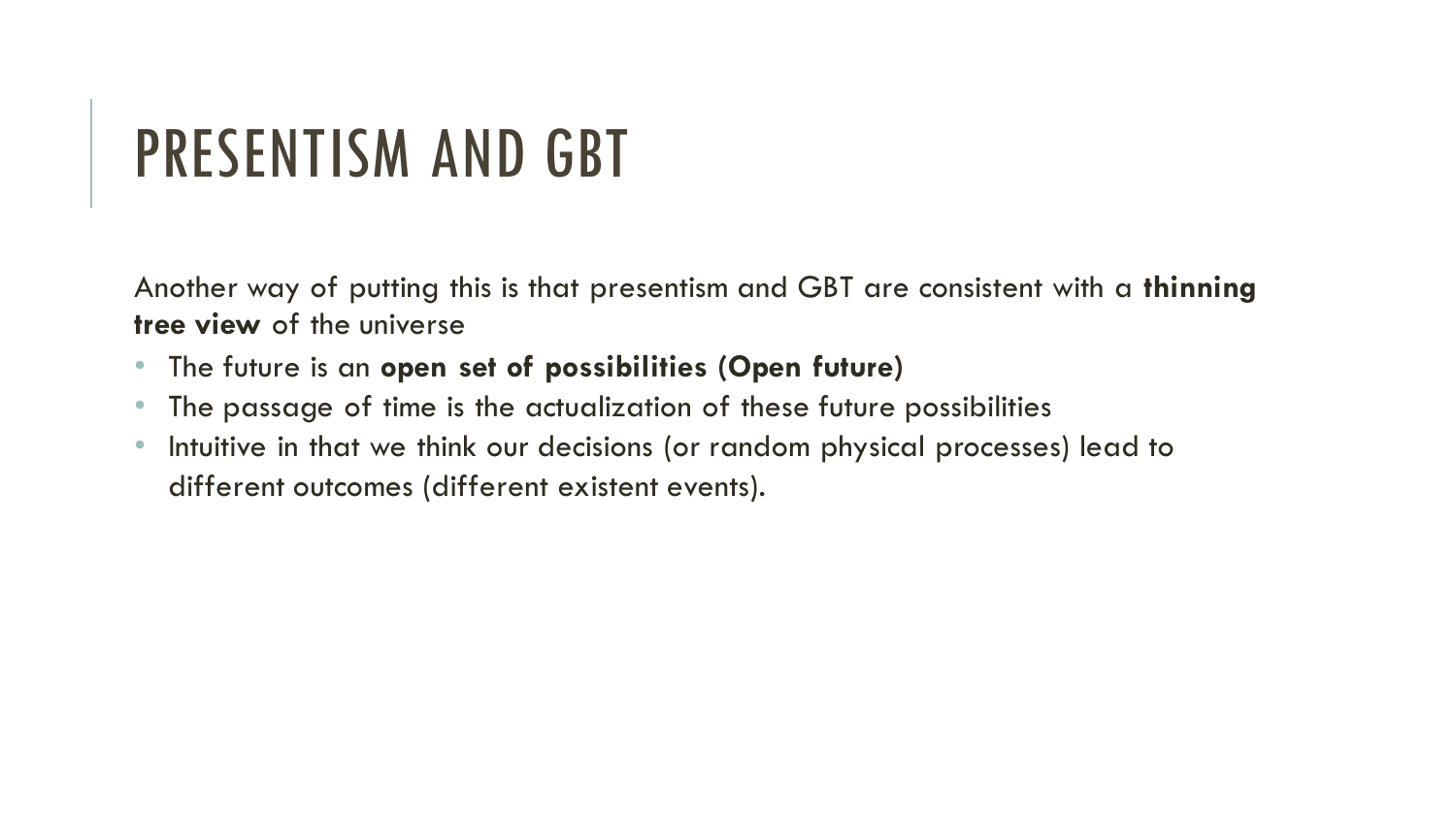#### GBT: THINNING UNIVERSE



GBT: The universe consists of what exists (past and present) and future possibilities.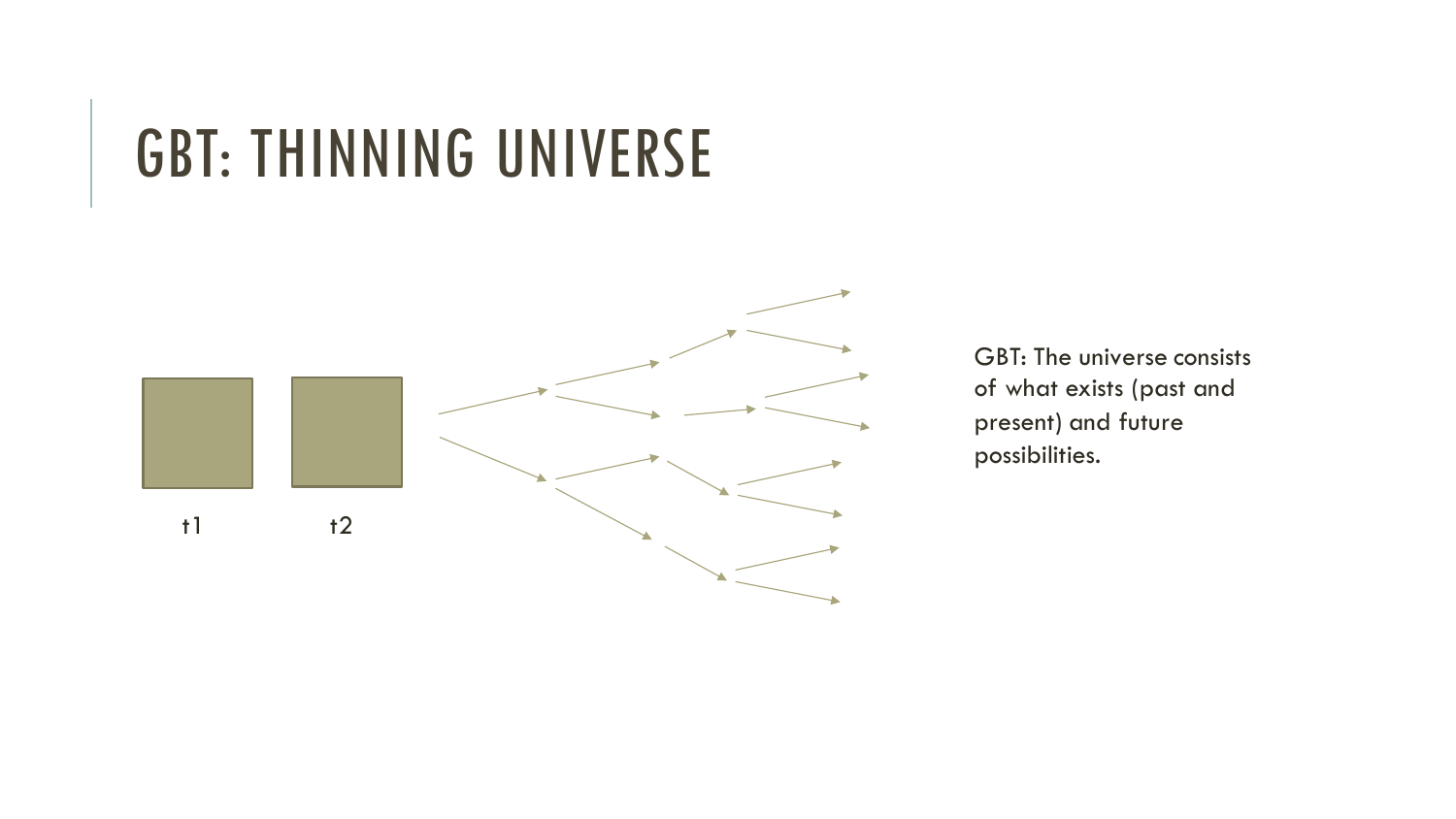### GBT: THINNING UNIVERSE



As the universe grows, certain possibilities become **actualized.**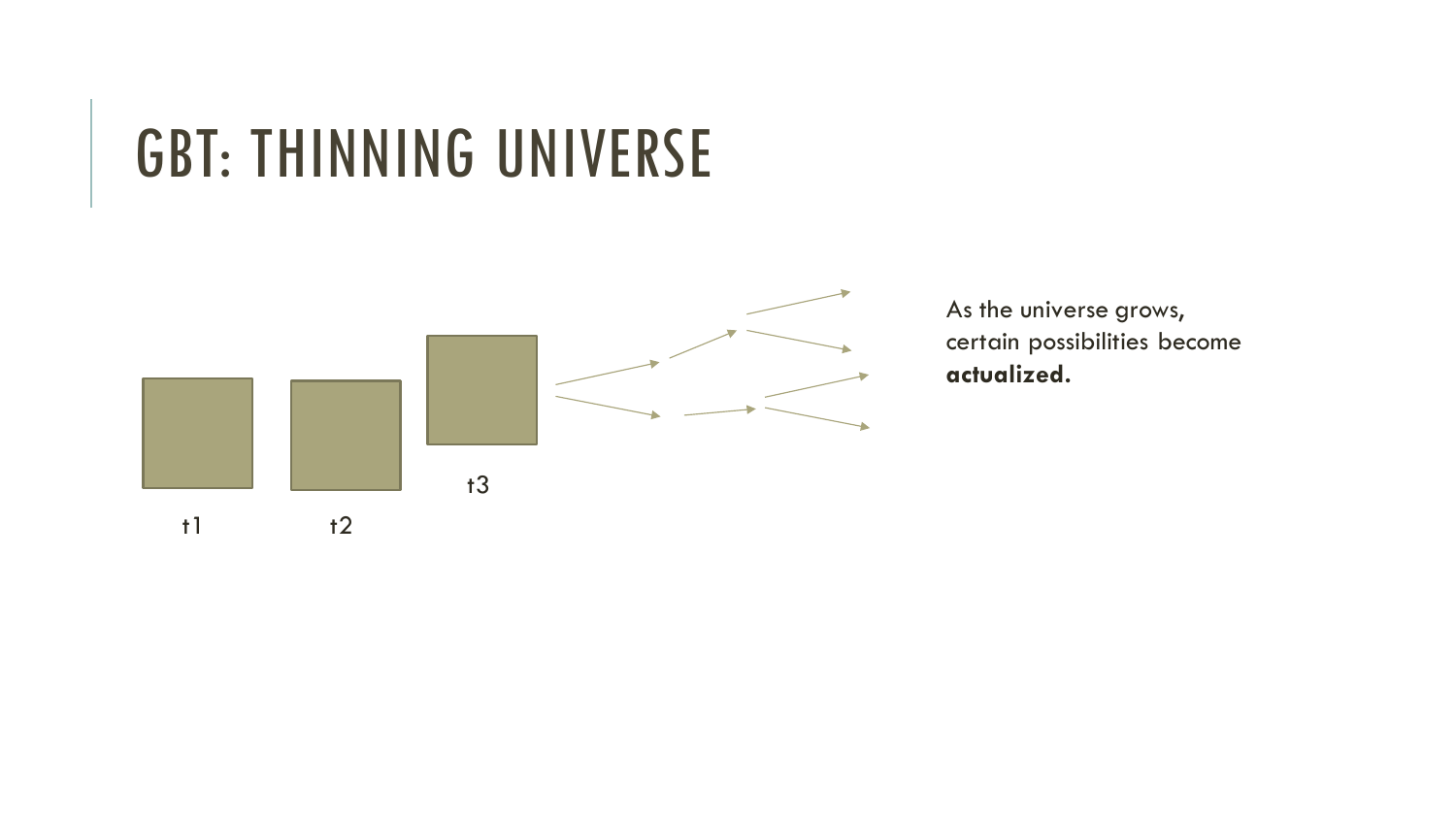### GBT: THINNING UNIVERSE



As the universe grows in actuality, it "thins" out since there are fewer and fewer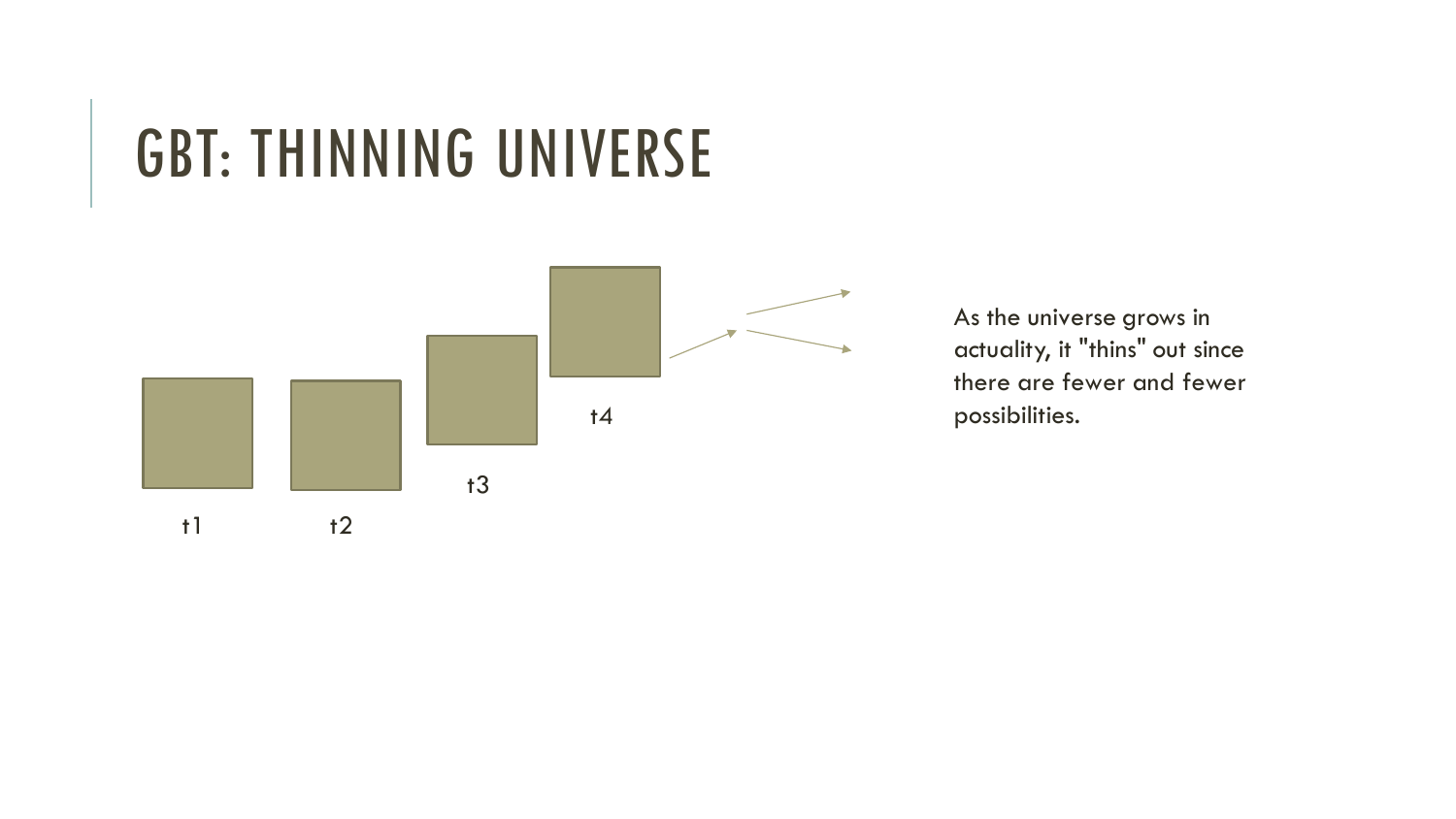### PRESENTISM: THINNING UNIVERSE



Presentism: the universe consists of what exists and what exists is coextensive with the present.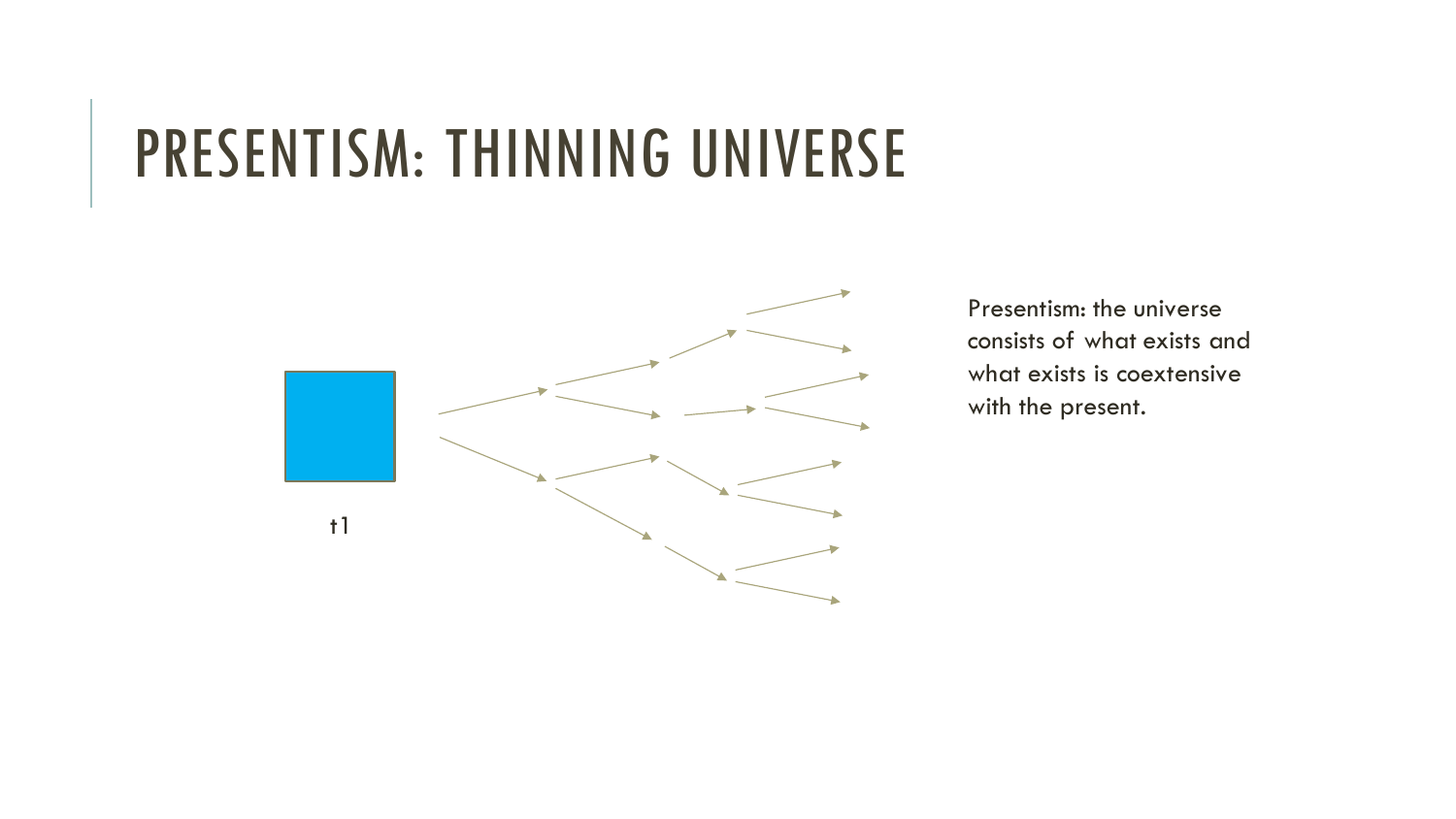## PRESENTISM: THINNING UNIVERSE



Some future possibilities get actualized.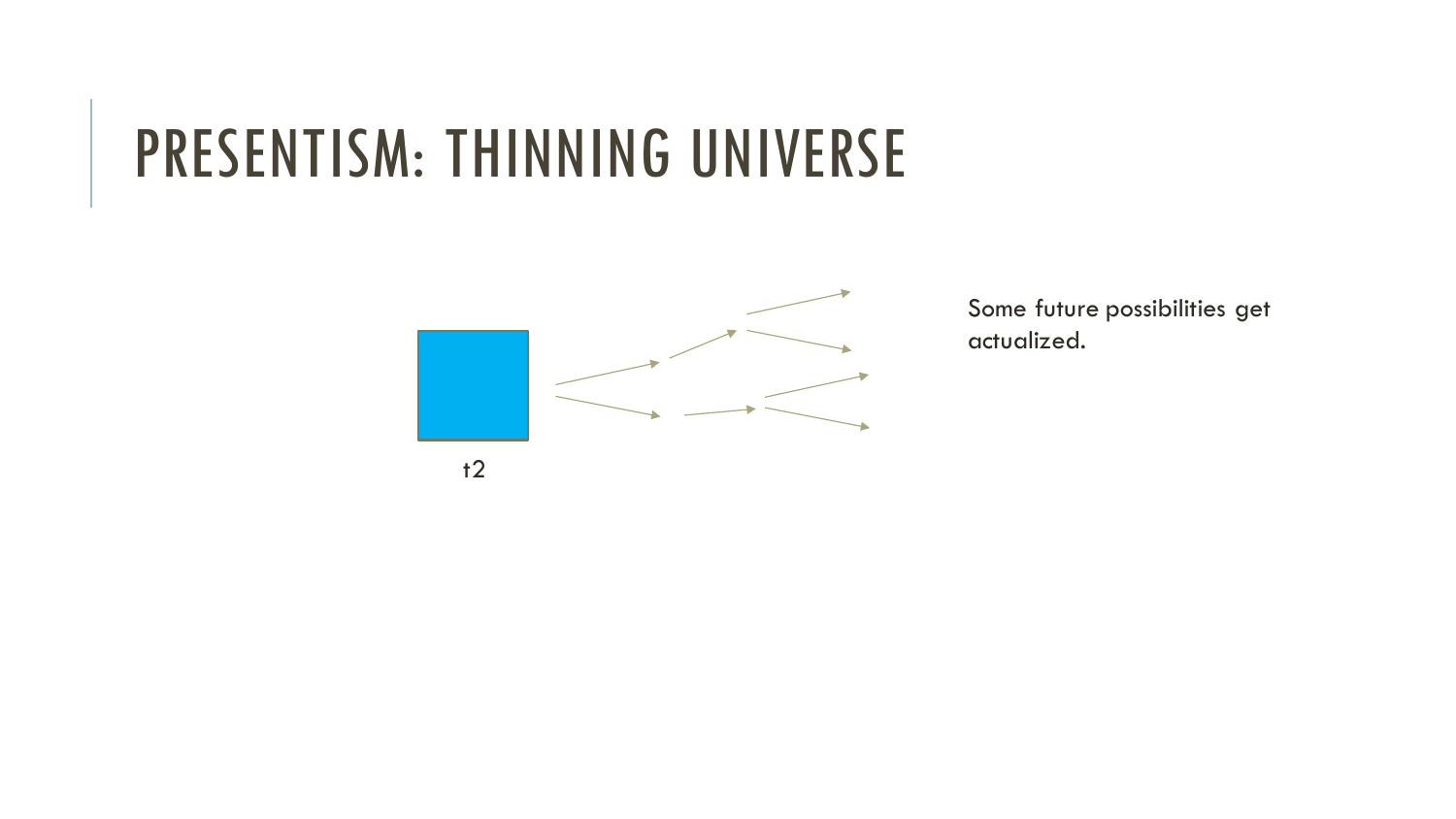### PRESENTISM: THINNING UNIVERSE



There is no "growth" to the universe but there is a "thinning" since some "future" events are no longer possible.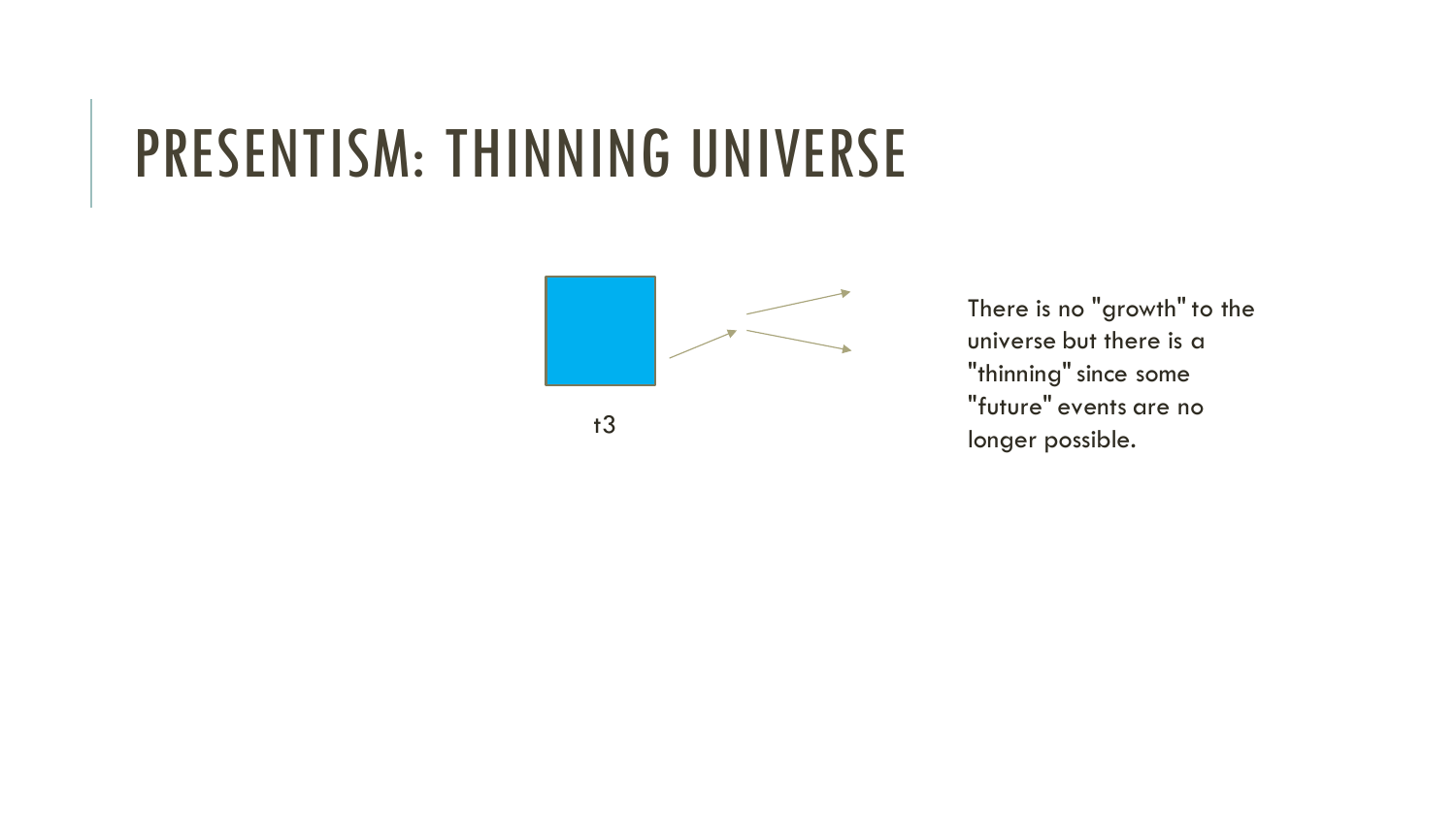## ARGUMENT FROM OPEN FUTURE AND FATALISM

This picture of the universe is consistent with both the reality of an open future and the rejection of fatalism.

**P1:** A theory of time should be consistent with the **thinning tree view** of the universe (not deterministic, not fatalistic, open possibilities)

**P2:** Both GBT and presentism are consistent with the thinning tree view of the universe.

**C:** Therefore, GBT and presentism are preferrable to eternalism and MST.



#### **Evaluate this argument.**

- How important is it for a theory of time to accommodate the reality of an open future and the rejection of fatalism?
- What trade-off is there in making these accomodations?
- Criticism of the argument?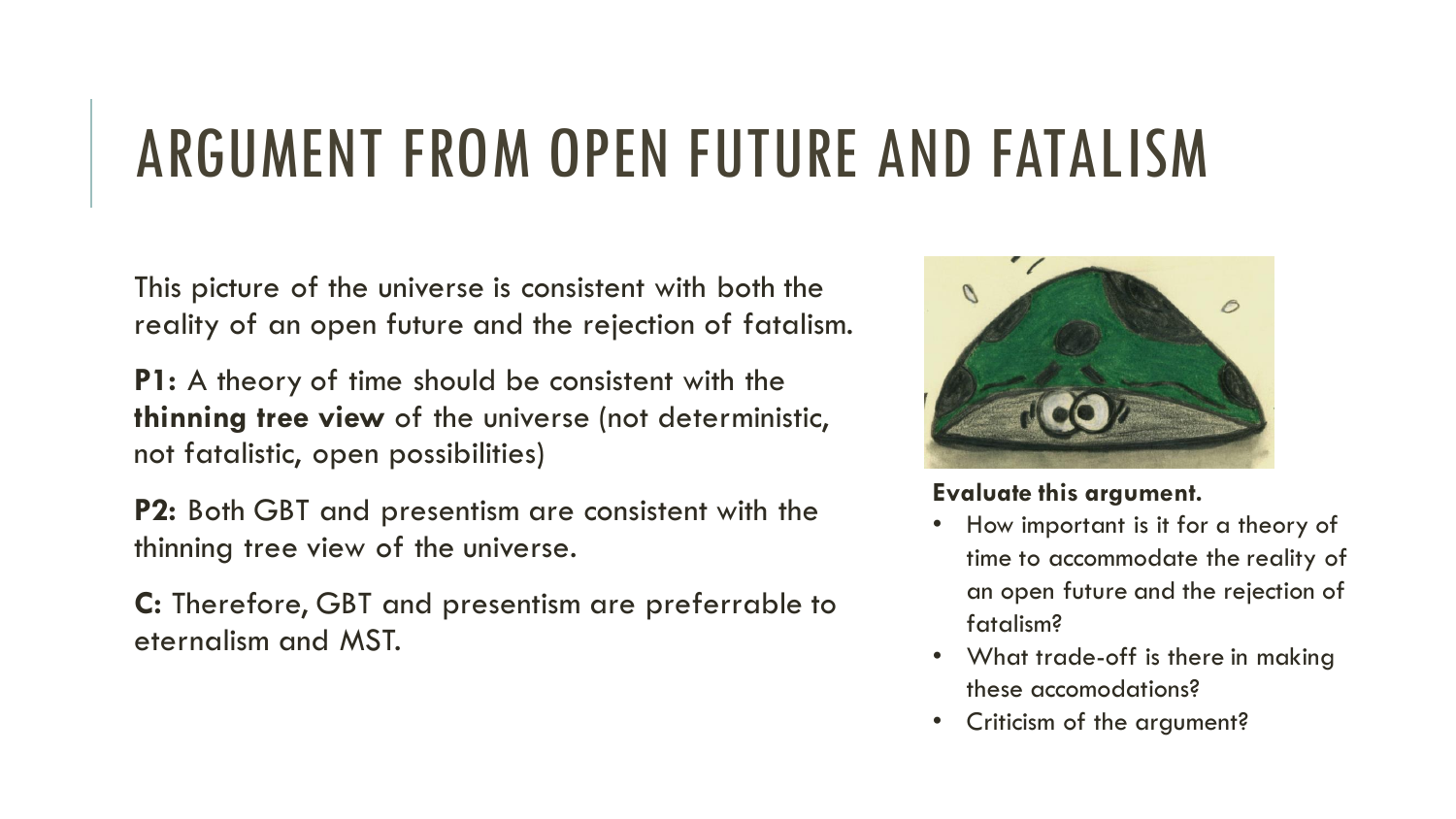#### ARGUMENTS AGAINST PRESENTISM AND GBT

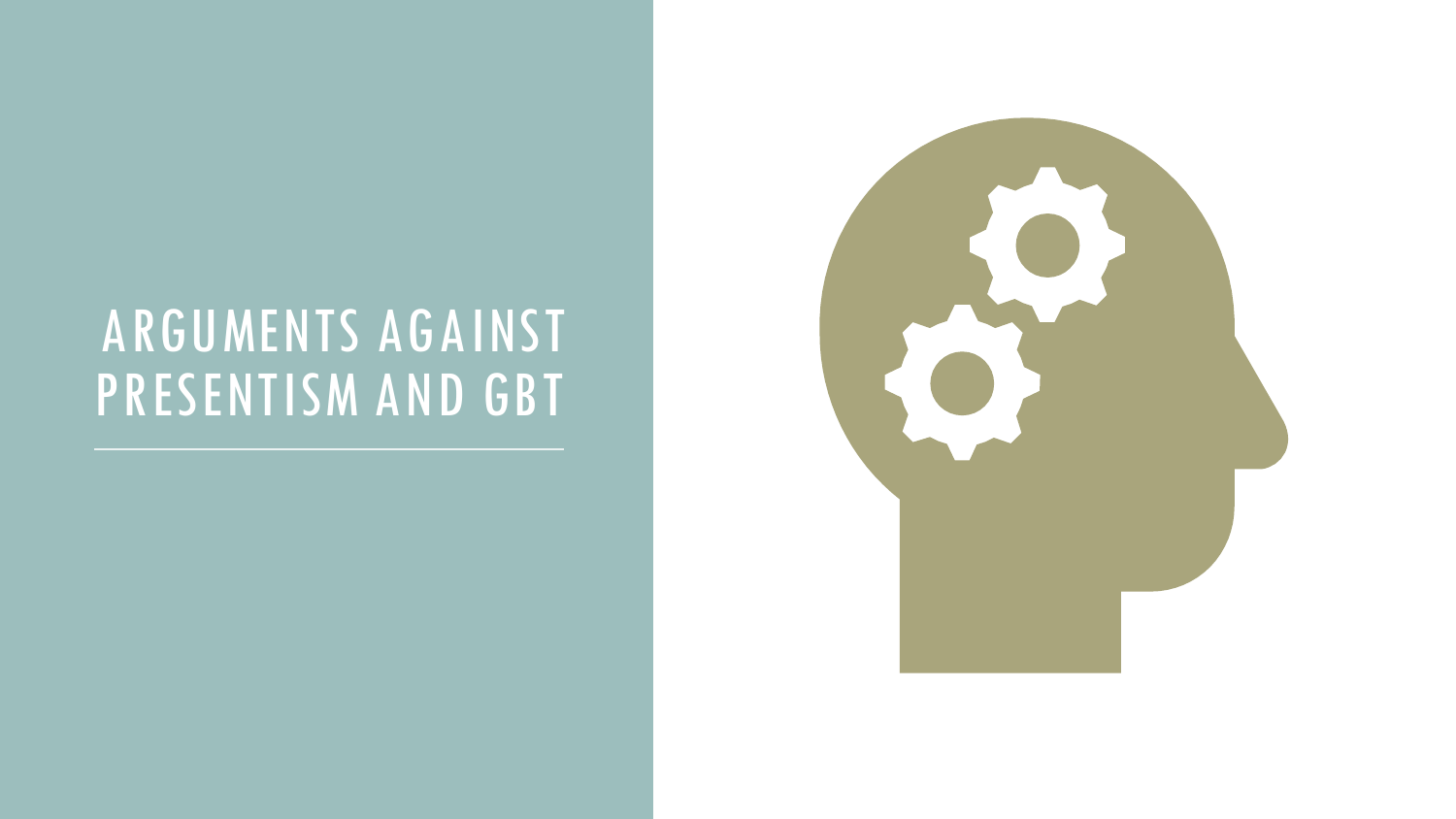Presentism faces several arguments relating to its denial that **past events exist.**

- **Truthmakers for past-tense sentences:** "E was the case" seems to require the existence of past objects / events.
- **Cause-effect relations:** if Y is in the present, and X causes Y, and a cause is always earlier in time than its effect, then X is in the past. But according to presentism, past events / objects cannot exist, so cause-effect relations are impossible
- Past reference: We use terms to refer to past objects. How do these terms have meaning if they don't refer to some past object?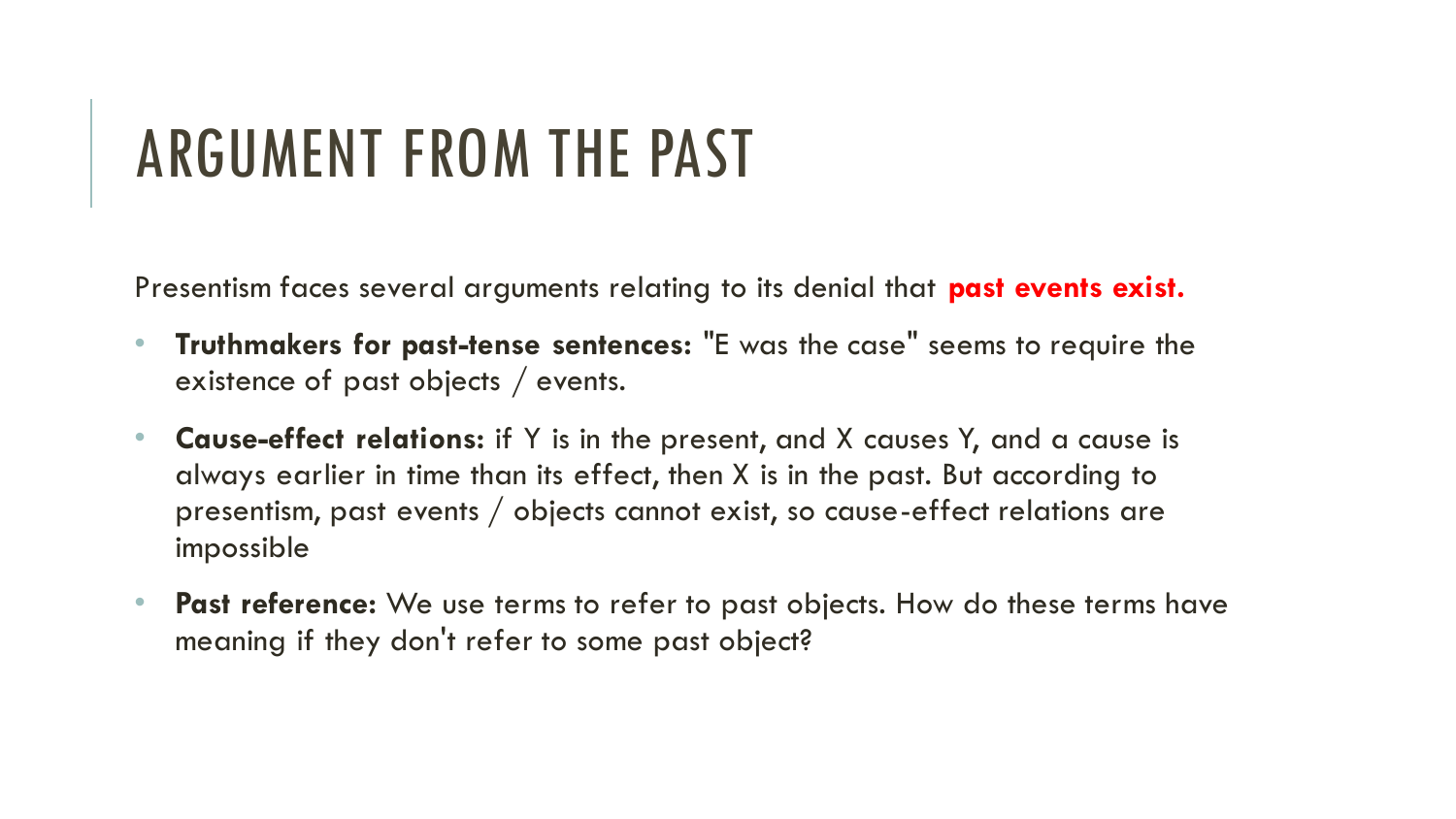P1: Presentism cannot explain the truth of past-tense sentences, cause-effect relations, or past reference.

P2: A theory of time should be able to explain these aspects of reality.

C: Therefore, presentism is false.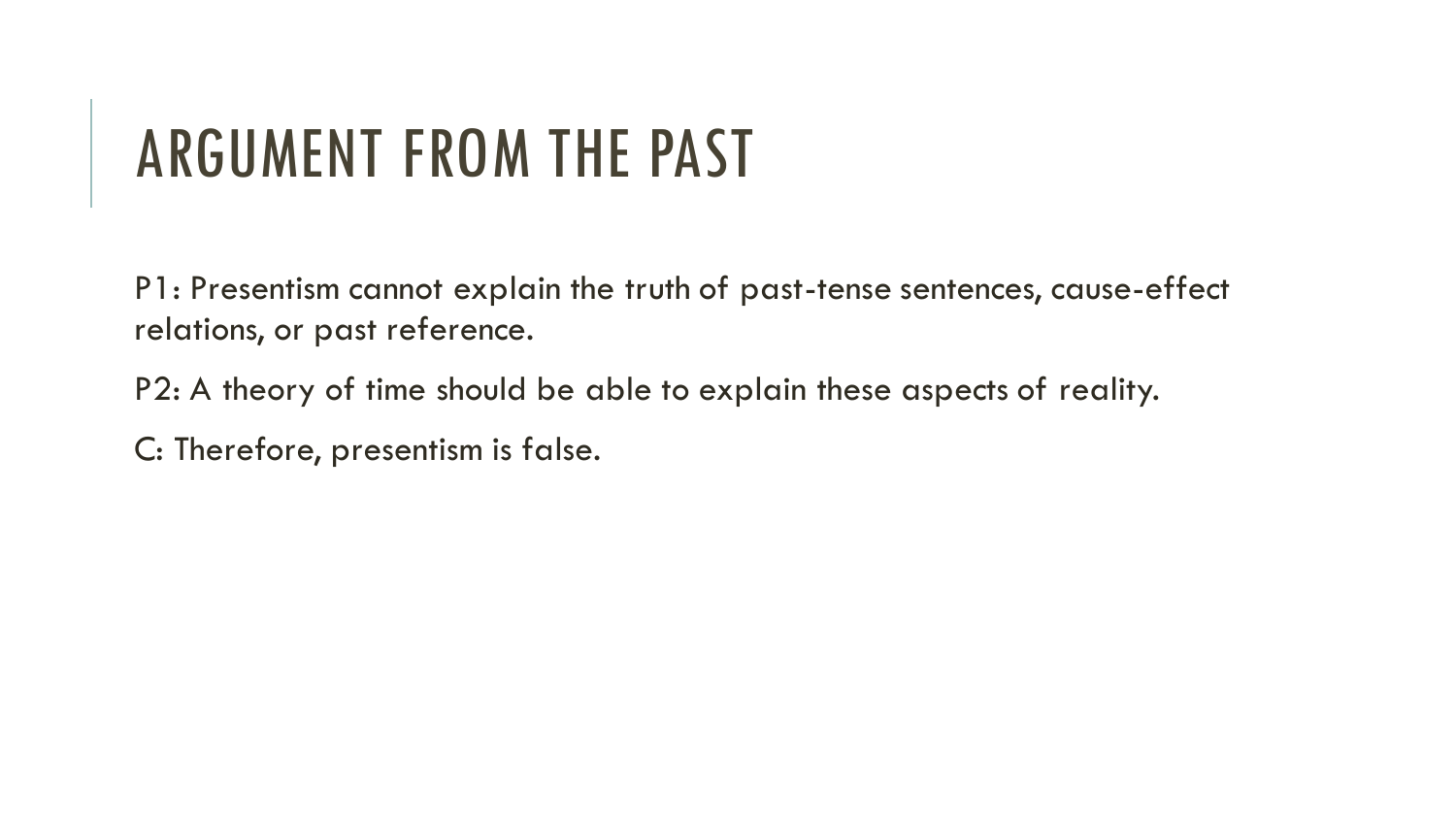We will consider three ways the presentist might respond:

- 1. Bite the bullet
- 2. Reductionism about the past
- 3. Lucretian properties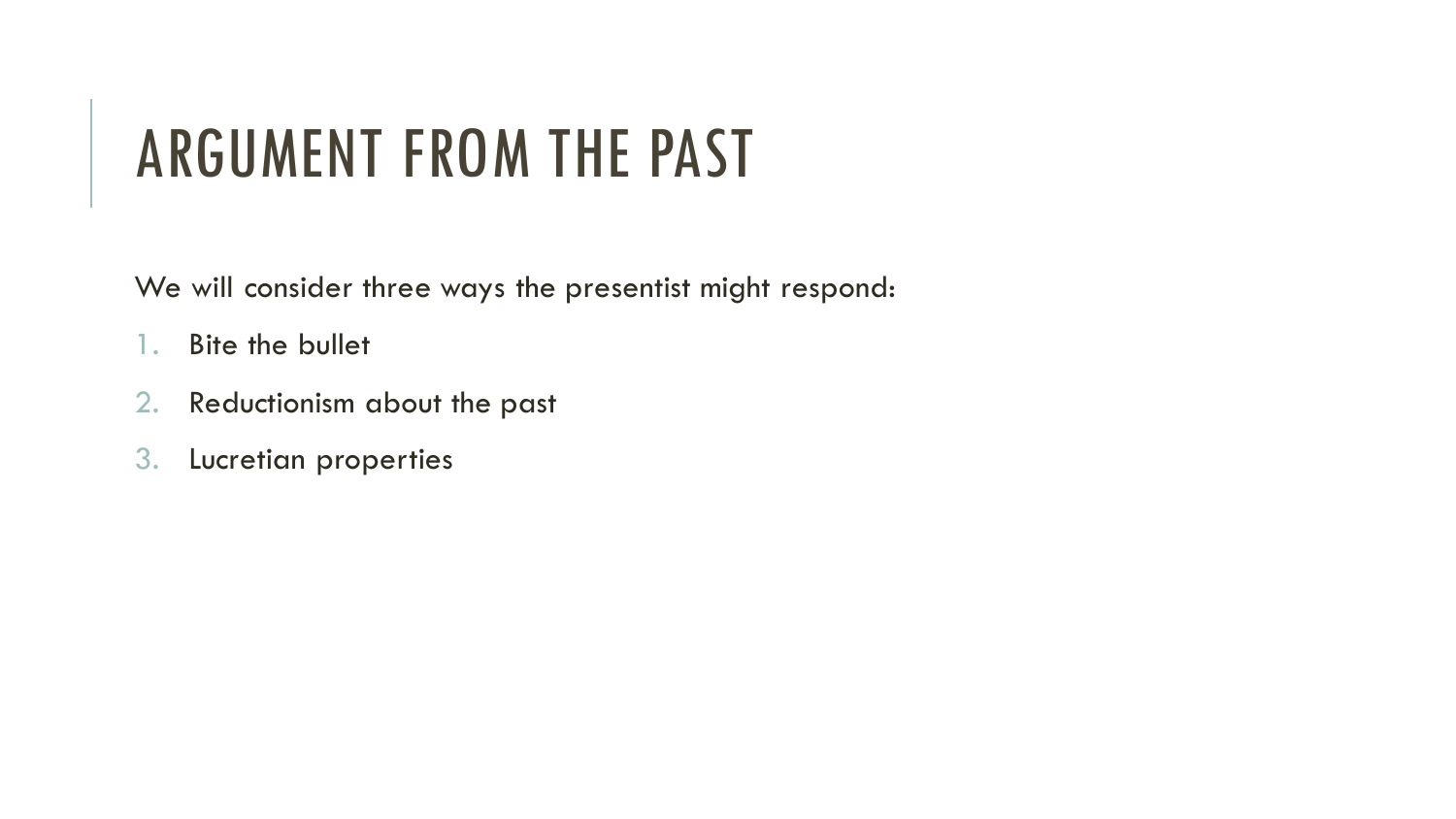#### **Response 1: Bite the bullet**

- You bite the bullet on an objection when you say that some unfortunate consequence of a theory must simply be accepted.
- The presentist bites the bullet on the truthmaker objection simply by saying **there are no true sentences about the past.**
- The problem with biting the bullet is that:
	- It goes against common sense: there is a fact of the matter to whether "I ate sandwich yesterday" is true or false **but presentism says it is neither true nor false**
	- It would mean that efforts to study the past (history, archeology, past murders) are not grounded in past facts.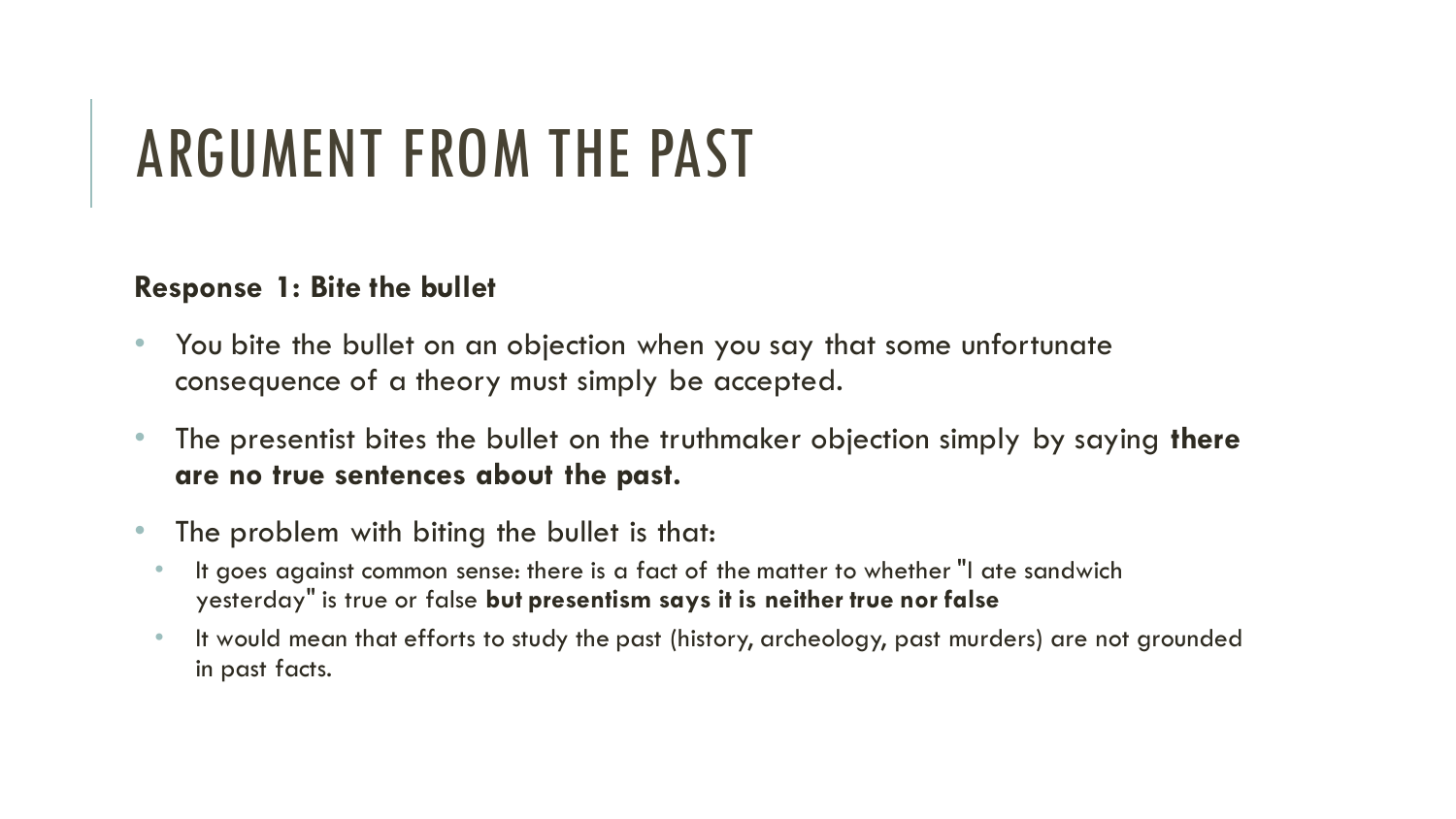Response 2: Reductionism about the past

- What makes a past-tense sentence S true are not past objects but **present evidence that can be used to draw conclusions about the past.**
- Idea is that "E is past" is true if and only if (1) with the laws of nature and (2) presently available evidence, we can derive the conclusion that "E is the case" (where E is a past event) is true.

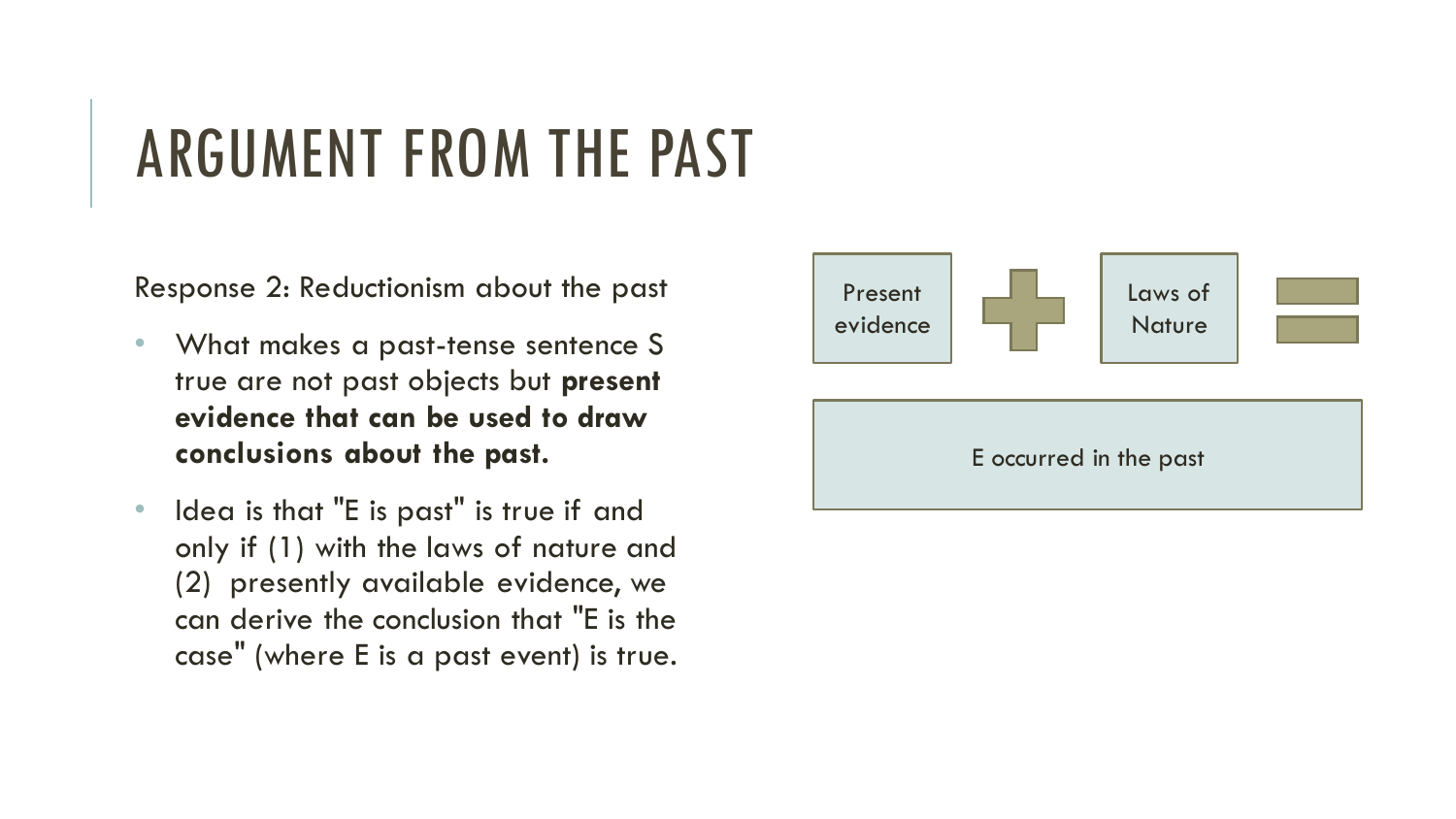#### **Objection: Past secrets**

- **Example 1:** Suppose Tek murders Jon but disposes the body in such a way that there is no present evidence. It would follow then that Tek did not murder Jon
- **Example 2:** Suppose we only have available fossil evidence to conclude that there were 23,438 dinosaurs in the past. Therefore, there were only 23,438 dinosaurs.





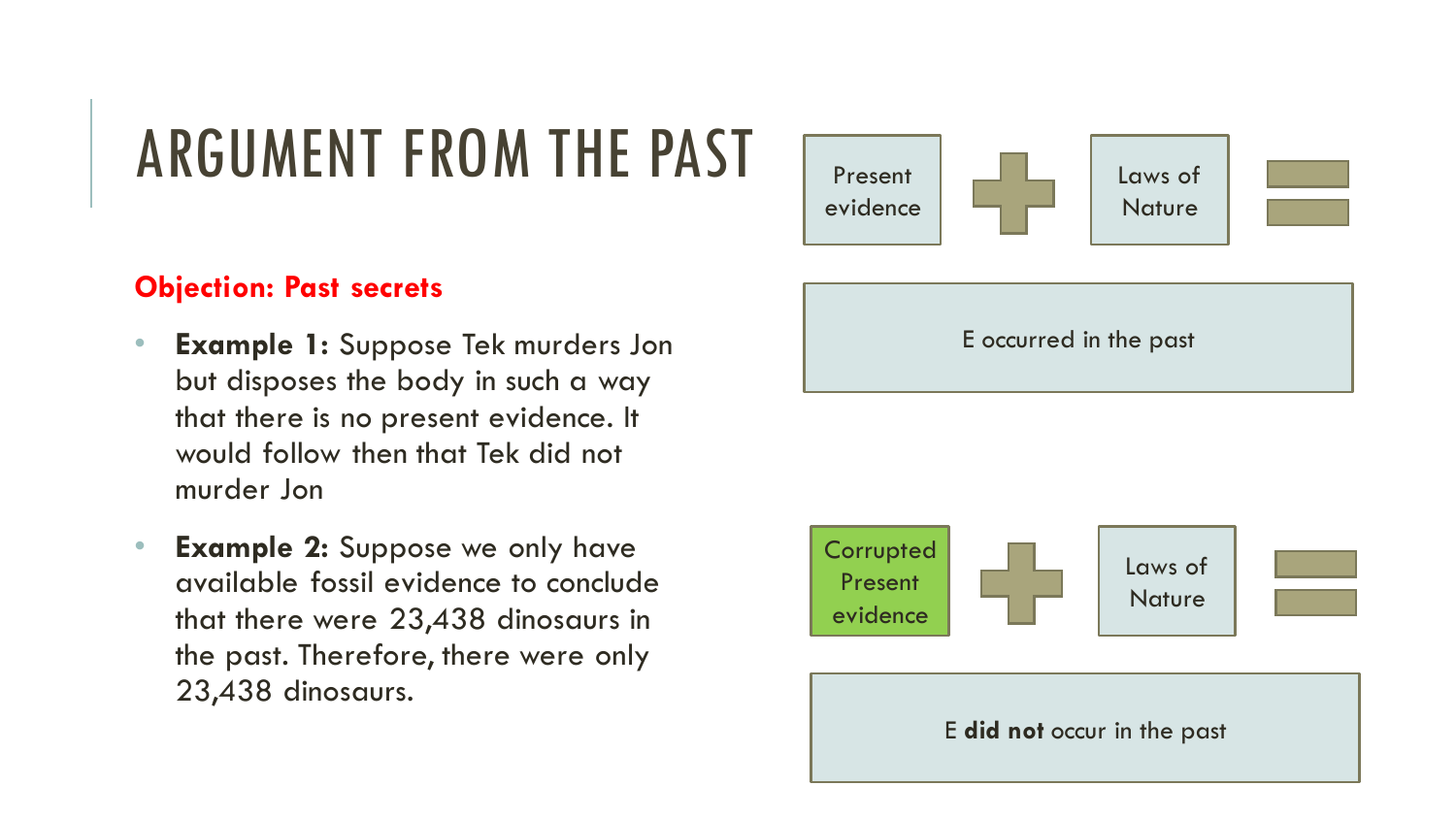There still would be **a fact to the matter** determined by the laws of nature (it would just be outside the scope of human inquiry to predict it).







E **did not** occur in the past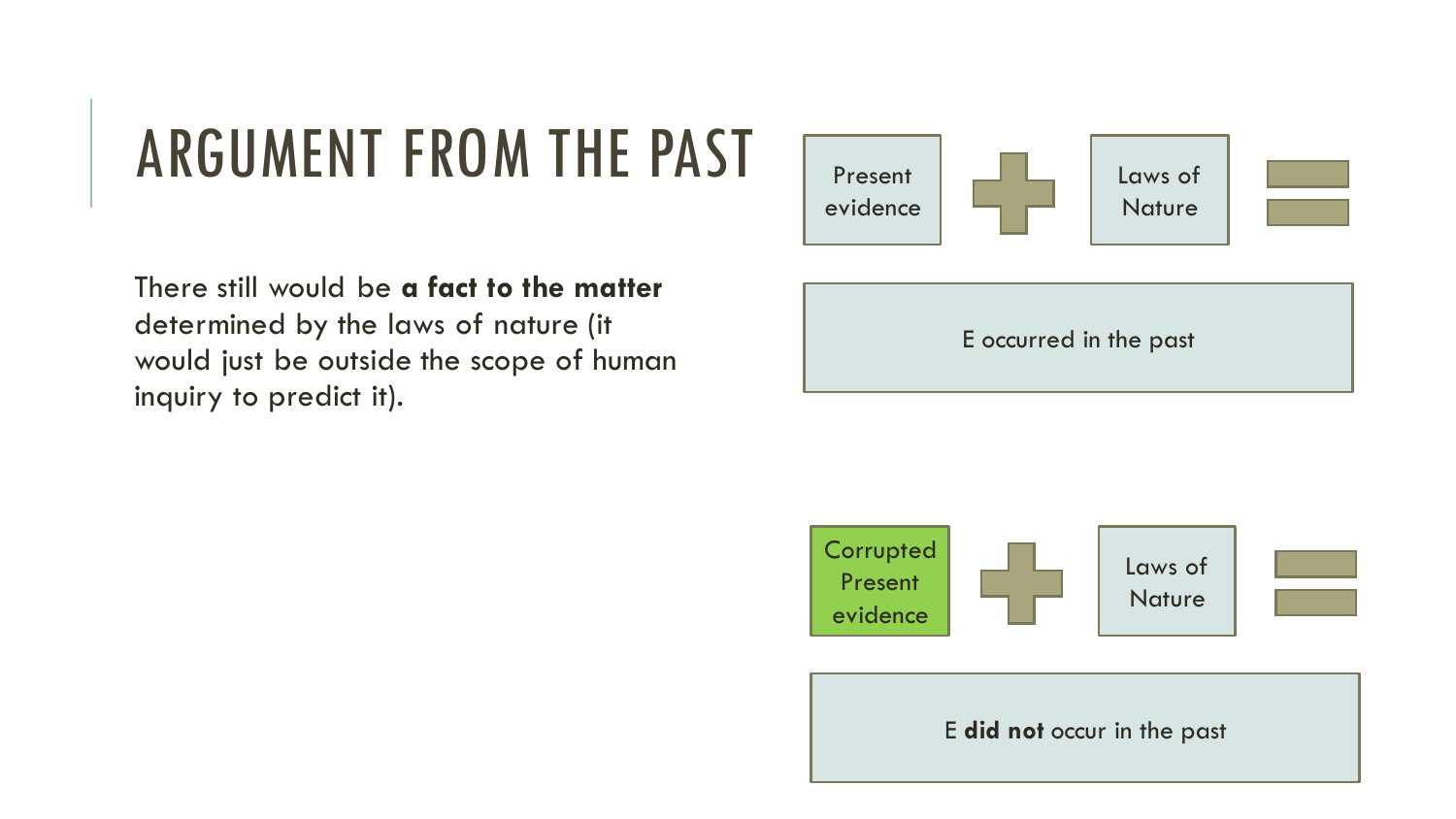#### **Objection 2: indeterminism**

- Suppose the world is **indeterministic**
- Even God could not use the laws of nature and present evidence to determine whether an event E occurred or did not occur in the past.



E occurred in the past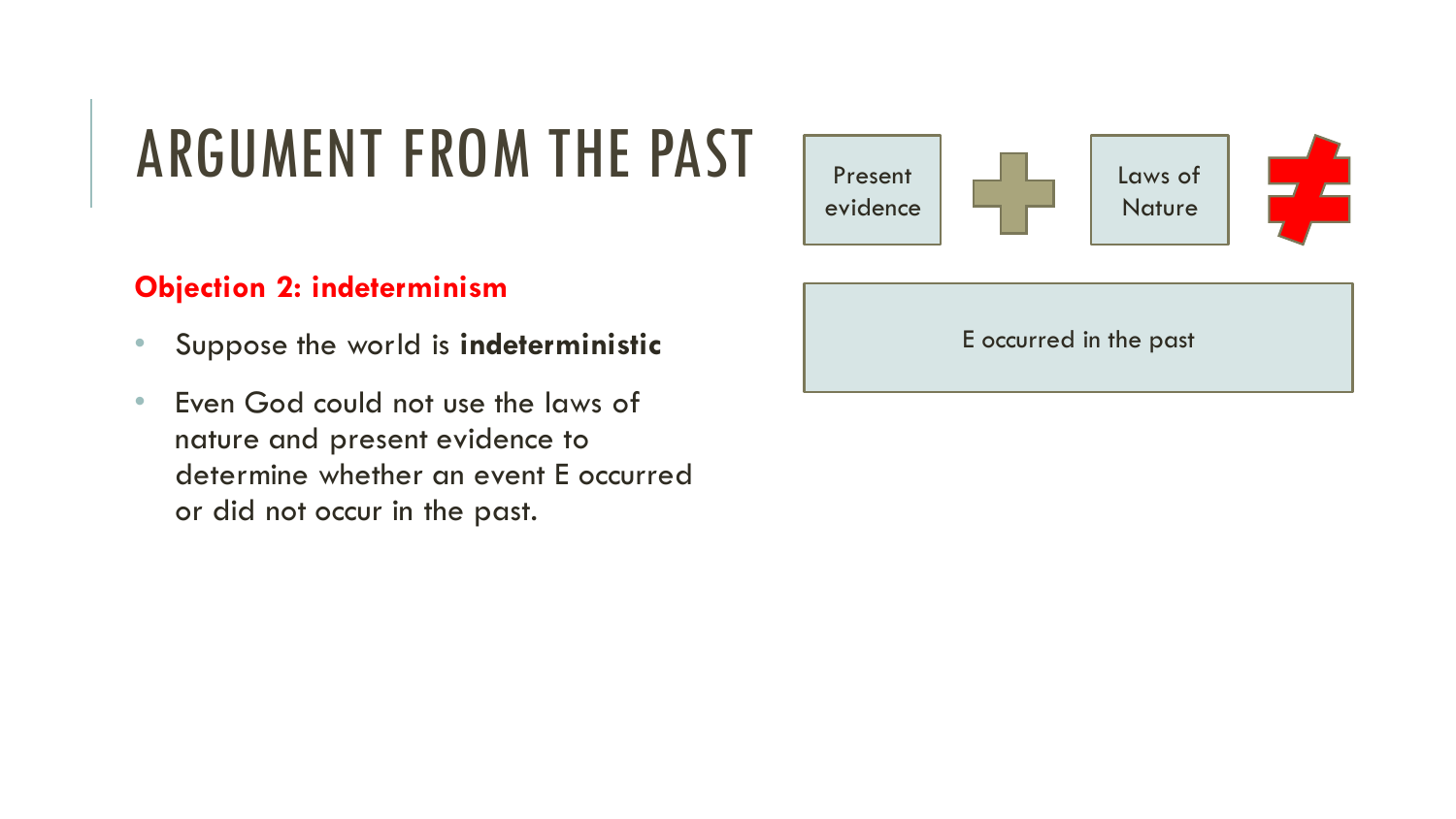#### **Response 3: Lucretian properties**

- What makes a past-tense sentence S true are not past objects but present objects containing properties known as **Lucretian properties**.
- Objects have properties beyond their presently visible properties. Block of clay

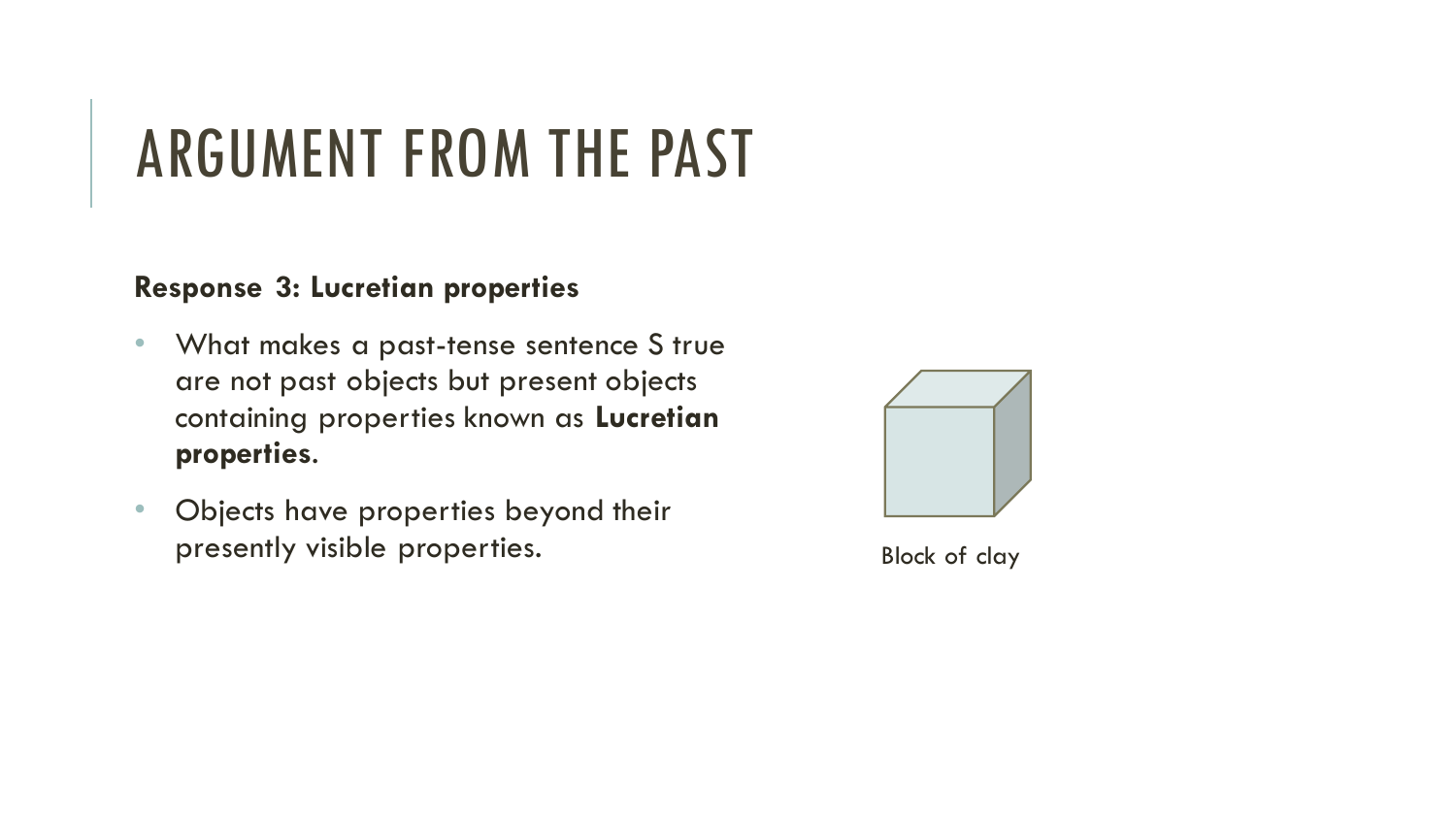#### **Lucretian properties**

- What makes a past-tense sentence S true are not past objects but present objects containing properties known as **Lucretian properties**.
- Objects have properties beyond their presently visible properties. Block of clay molded into a can.

The can has the property of *being a can* but also the Lucretian property of *being a block*.

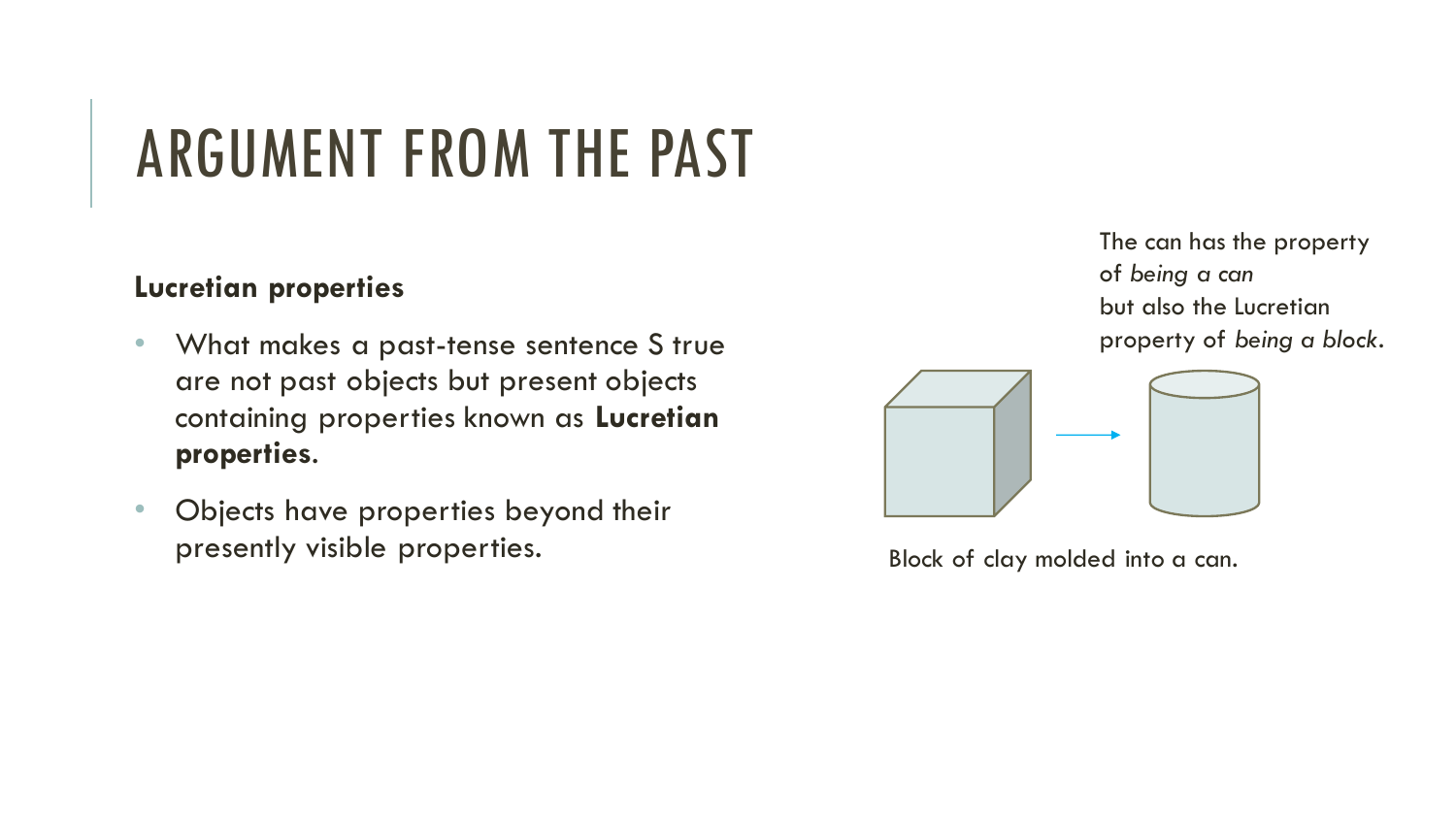#### **Objection 1:** Counterintutive for some objects

- Suppose I love my grandma and she no longer exists. According to Lucretian presentism, it is not the case that I love a past object.
- Her corpse contains the Lucretian property of *being my grandma*.
- If she was cremated, then the ashes contain the Lucretian property of *being my grandma*.
- If those ashes are scattered and eaten by animals, then the various particles scattered around the globe in various animals contain the Lucretian property of *being my grandma*.

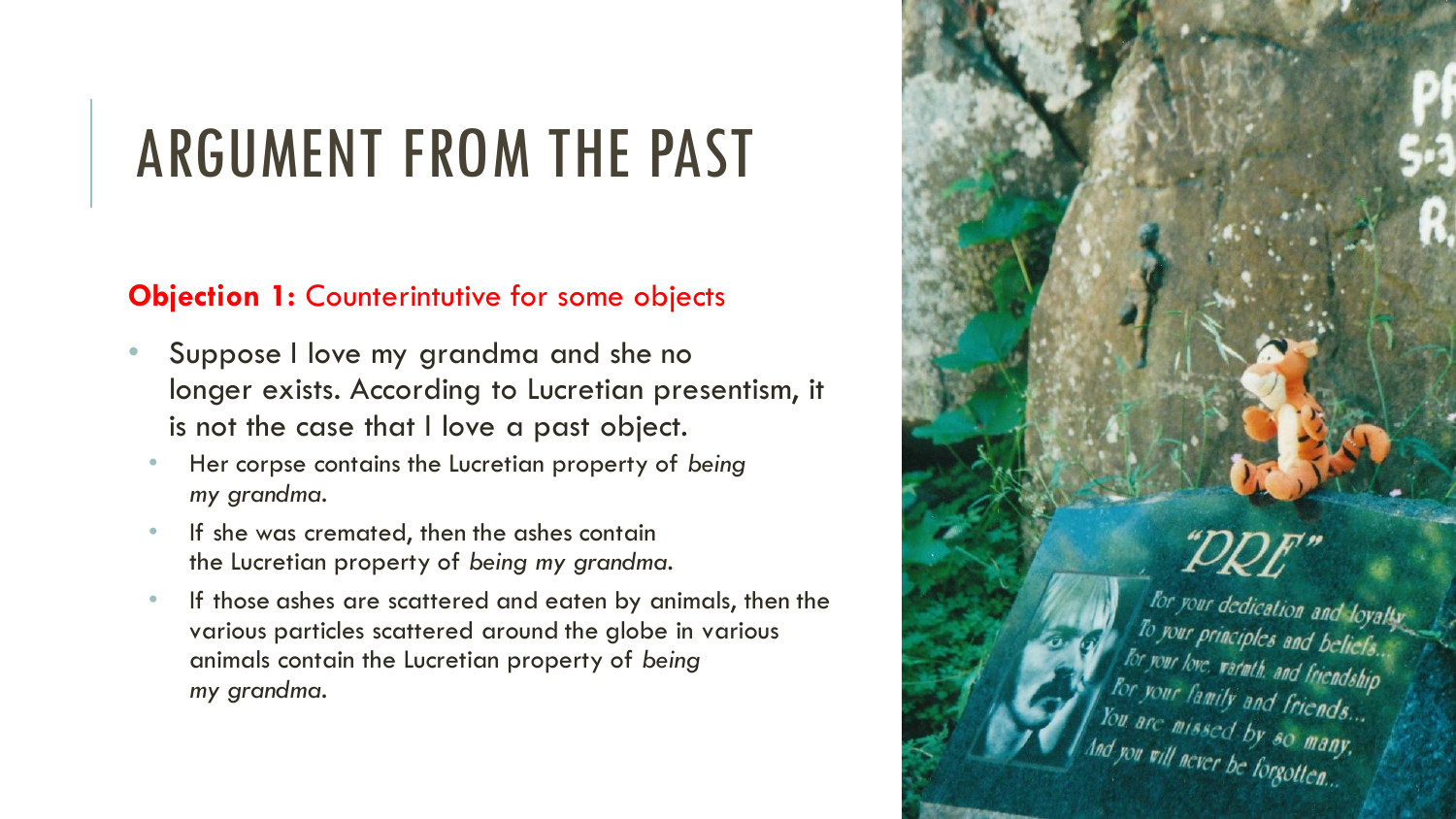#### **Objection 2:** Unverifiable

- If a property P does not make a conceivable practical difference, then the property P is meaningless.
- **We can prove that Lucretian properties make no conceivable practical difference in the world**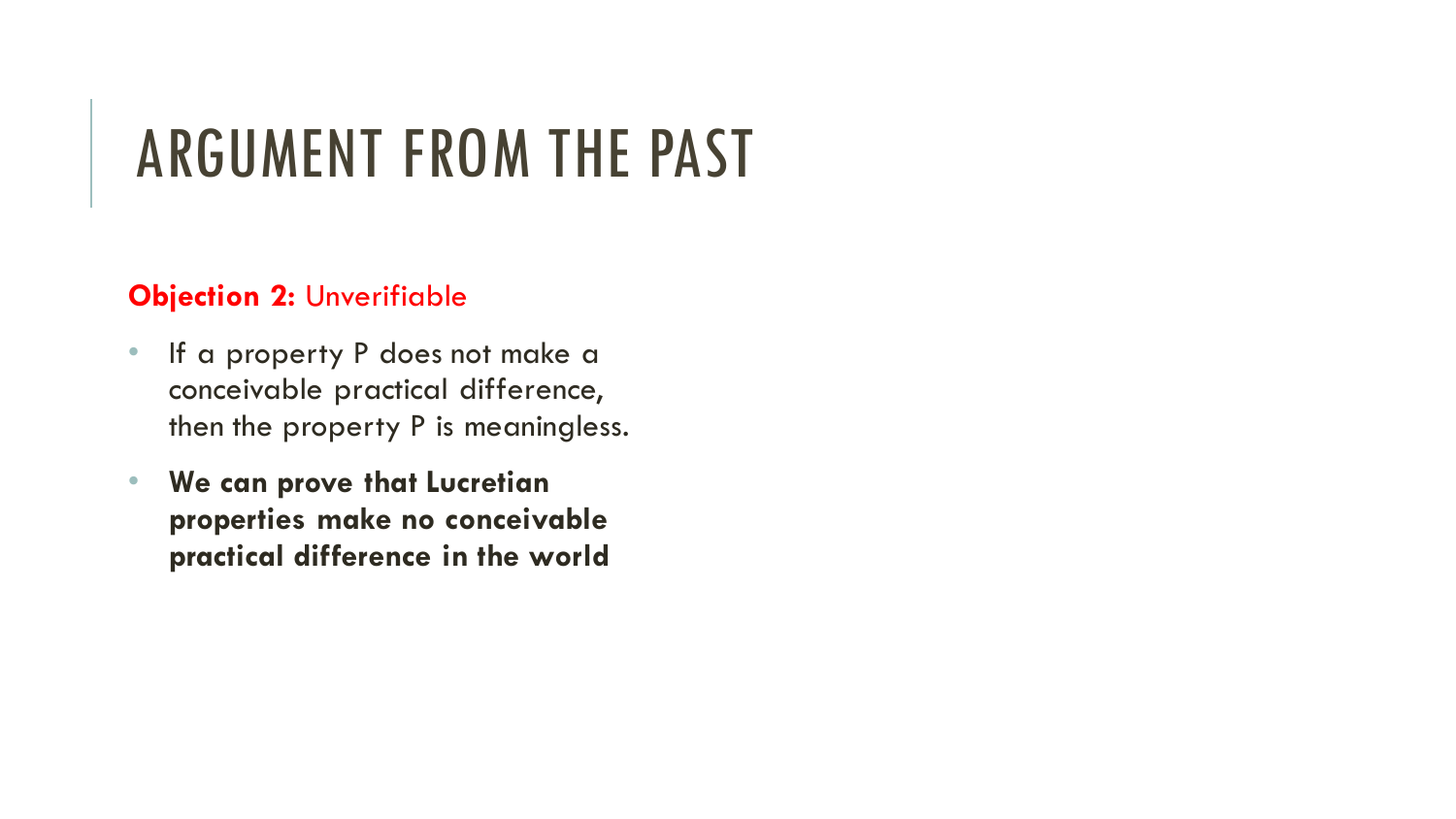In w1, we have a block that is molded into a can. So, the can has the Lucretian property *being a block*.



**Objection 2:** Unverifiable

Imagine two worlds: w1 and w2

w1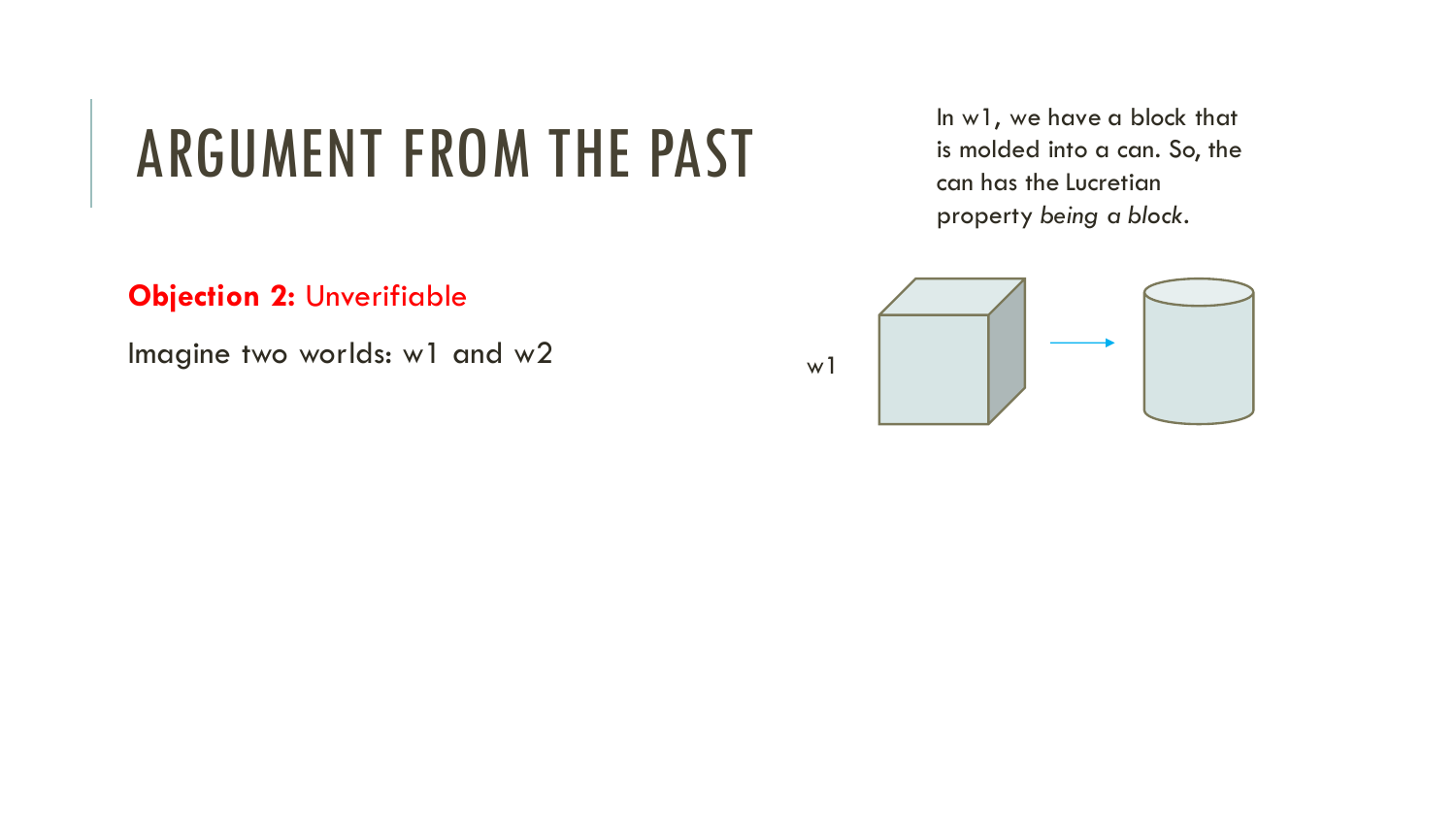#### **Objection 2:** Unverifiable

Imagine two worlds: w1 and w2

In w1, we have a block that is molded into a can. So, the can has the Lucretian property *being a block*.



In w2, we have a can that stays a can. So, the can does not have the Lucretian property *being a can*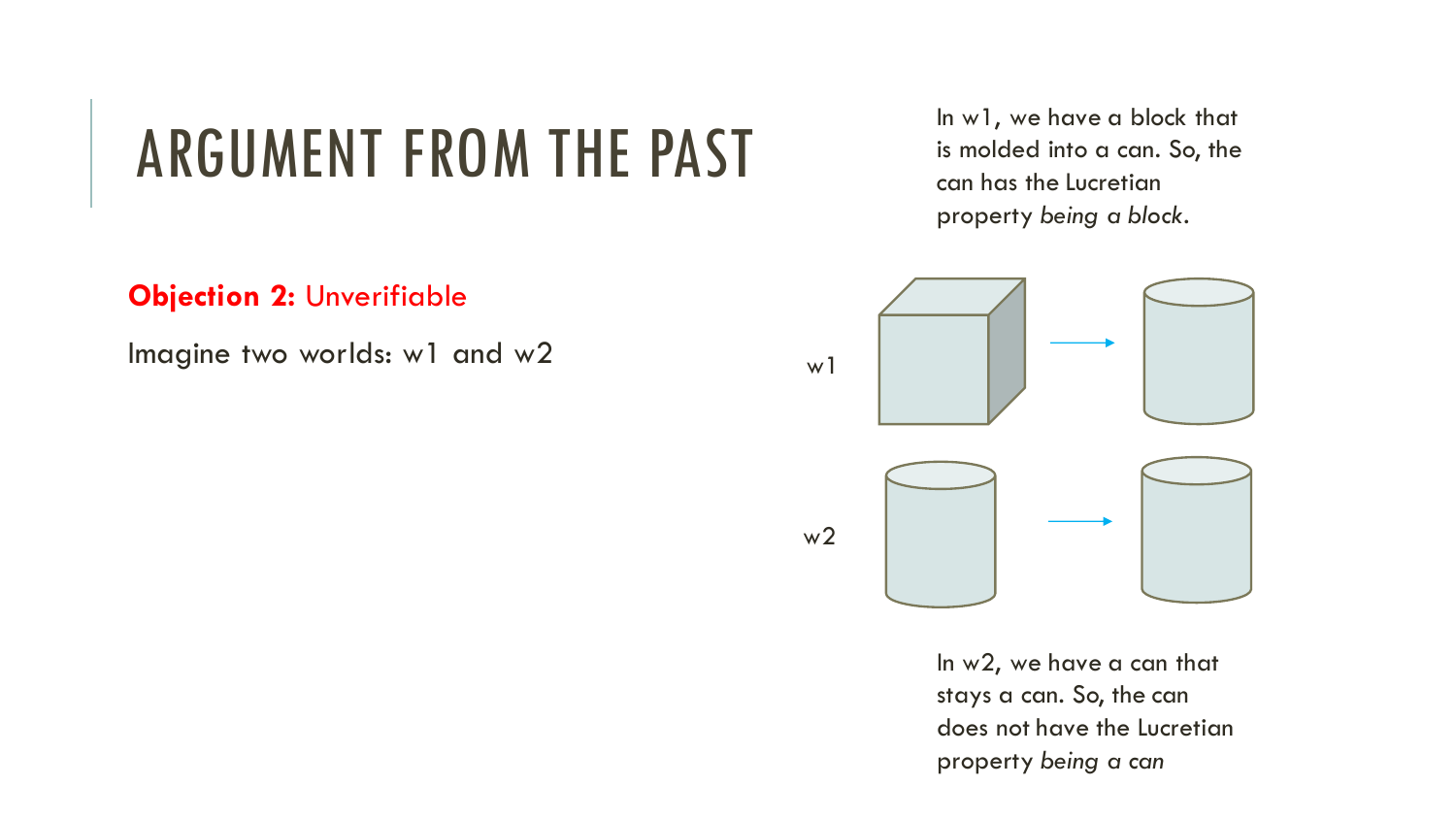#### **Objection 2:** Unverifiable

Imagine two worlds: w1 and w2

- At time t2, no one (not even God) can tell the difference between the two worlds at time (t2).

- They are basically the same.
- The idea of Lucretian properties is meaningless.

In w1, we have a block that is molded into a can. So, the can has the Lucretian property *being a block*.



In  $w2$ , we have a can that stays a can. So, the can does not have the Lucretian property *being a can*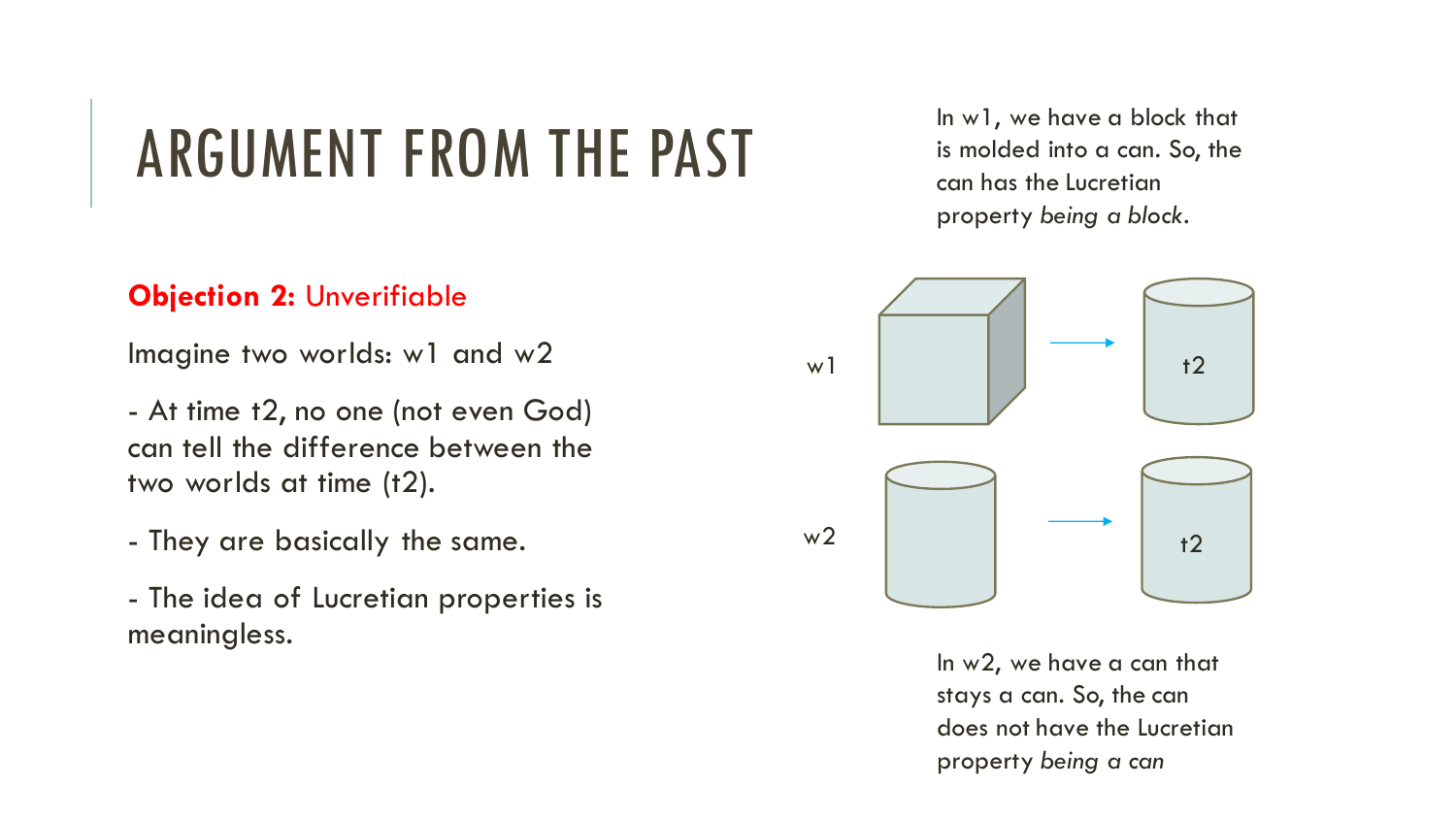# **QUESTIONS**

Presentism faces a set of challenges that involve the past. The difficulty involves explaining how present facts are the case if the past wasn't the case.

- How is there cause and effect if there are no past objects to cause present effects?
- How can we refer to past objects if they don't exist?
- What makes past-tense sentences true if there are no past objects.

We looked at three responses: (1) Bite the bullet, (2) reductionism, and (3) Lucretian properties. Are any of these plausible responses?